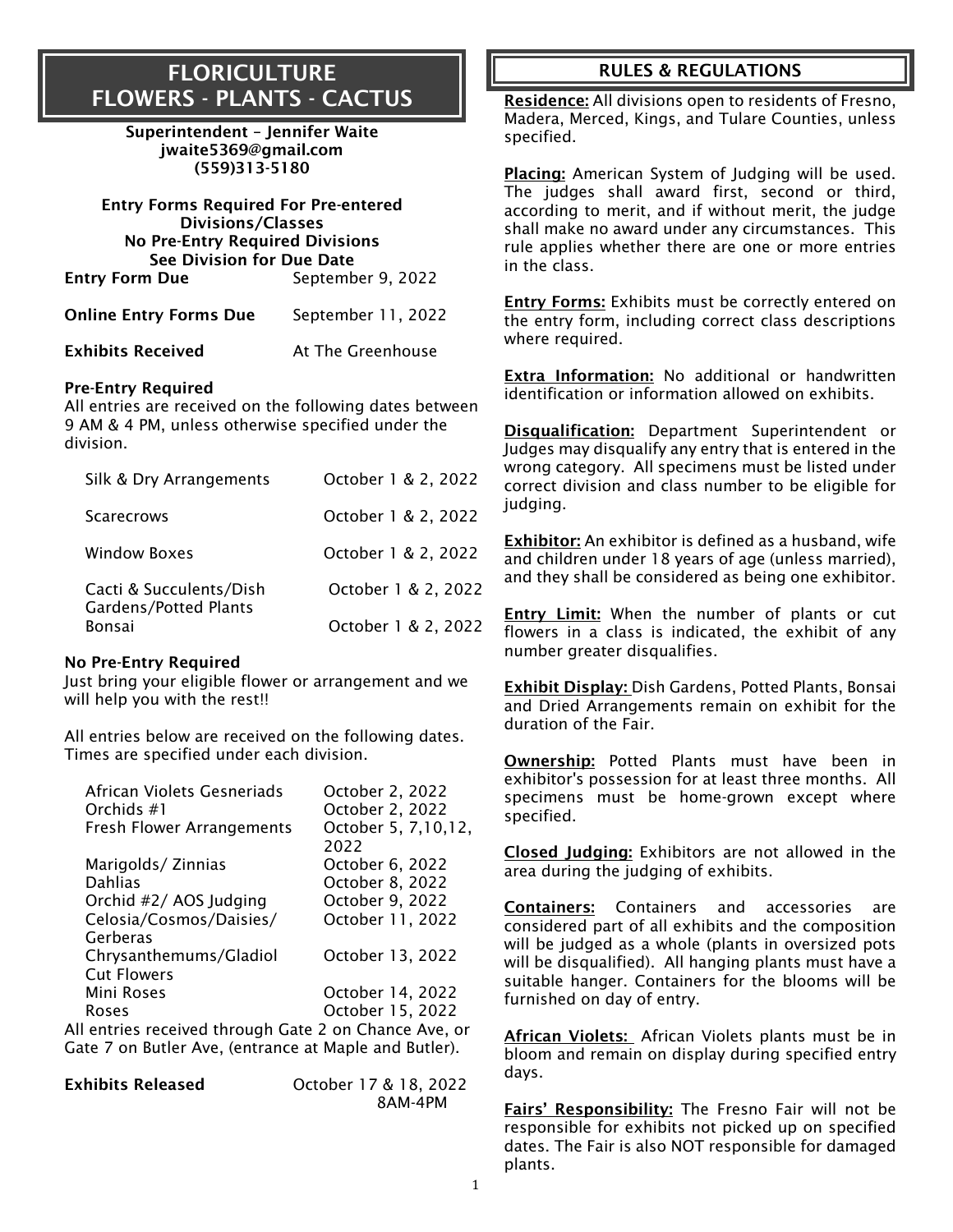Watering: All watering of plants will be done by staff members. Special written instructions may be given to staff on delivery day. Tags with instructions may be placed in container but should be positioned to back of pot and should be unobtrusive to Judges and viewing public. CLEARLY INDICATE FREQUENCY OF WATERING.

Foliage: All specimens of cut flowers must be shown with their own foliage.

Wedging: Wedging is used to allow Exhibitor to position a cut flower specimen in container at the correct height or facing Judges for best presentation. Wedging permitted only in Horticulture section and only to be used for cut specimens, not potted Horticulture specimens. Care should be used that wedging material is not distracting and should not protrude from rim of container.

Disbudding: The following flowers should be disbudded: Dahlias, except pompon, miniatures and singles, roses except floribundas, grandifloras, singles and miniatures.

**Entry Changes:** No changes to entry form will be accepted after received by clerk.

Fire Proofing: Flame retardant must be applied to all dry arrangements by order of state fire marshal.

State Rules: All State Rules Apply. Refer to section 2 of Handbook.

Questions: Please contact Floriculture Superintendent at (559)313.5180 or JWaite5369@gmail.com.

#### ARRANGEMENT CLASSIFICATION

Novice Division One who has never won more than nine blue ribbons in Flower Arrangement Competition.

**Intermediate Division** Open to an exhibitor who has won at least 10, but no more than 20, blue ribbons in Flower Arrangement Competition.

Advanced Division Open to an exhibitor who has won at least 20, but not more than 30, blue ribbons in Flower Arrangement Competition.

Master Division Open to an exhibitor who has won 30 blue ribbons in Flower Arrangement Competition.

**Professional Division Includes Lecturers, Floral** Teachers, Judges or anyone who has received remuneration for their services in the field of floral arrangement.

Open to All Open to all arrangers including Master Arrangers. Arrangers advance according to rules listed. NOTE: Having exhibited in a class you may not show again in a lower class at any future time.

#### SPECIAL AWARDS

Best of Show A Special Ribbon Will Be Given For The Best Specimen In Each Of The Following Categories.

| African                        | Dish Gardens          | <b>Hanging Foliage</b> |
|--------------------------------|-----------------------|------------------------|
| Violets                        |                       |                        |
| <b>Begonias</b>                | Ferns                 | Mini Roses             |
| Bonsai                         | <b>Foliage Plants</b> | Orchids                |
| Cactus                         | Fresh Flower          | Roses                  |
| <b>Cut Flowers</b>             | Arrangements          | Succulents             |
| <b>Dahlias</b>                 | Gesneriads            |                        |
| Dry/Silk Arrangements          |                       |                        |
| Mini Fresh Flower Arrangements |                       |                        |

Sweepstakes An award will be given to the exhibitor receiving the greatest number of points in each category listed above. An award will be given to the arranger receiving the greatest number of points in their class. (I.e. Novice, Intermediate, etc.) Reference Rule IV, Awards & Scoring (a-e).

#### DRY & SILK ARRANGEMENTS

#### DIVISION 601 DRY ARRANGEMENTS

Dry or Treated Natural Materials, Unless Specified

#### Pre-entry Required Open to All

| <b>Entry Fee</b>                     | \$1.00 per Entry                     |
|--------------------------------------|--------------------------------------|
| Limit                                | One Entry per Exhibitor<br>per Class |
| Receiving                            | October 1 & 2, 2022                  |
| <b>Judging</b>                       | October 3, 2022 @ 9 AM               |
| <b>Cash Awards Offered per Class</b> |                                      |

| Place           | Awards |
|-----------------|--------|
| 1 <sup>st</sup> | \$7.00 |
| 2 <sub>nd</sub> | \$6.00 |
| 3rd             | \$5.00 |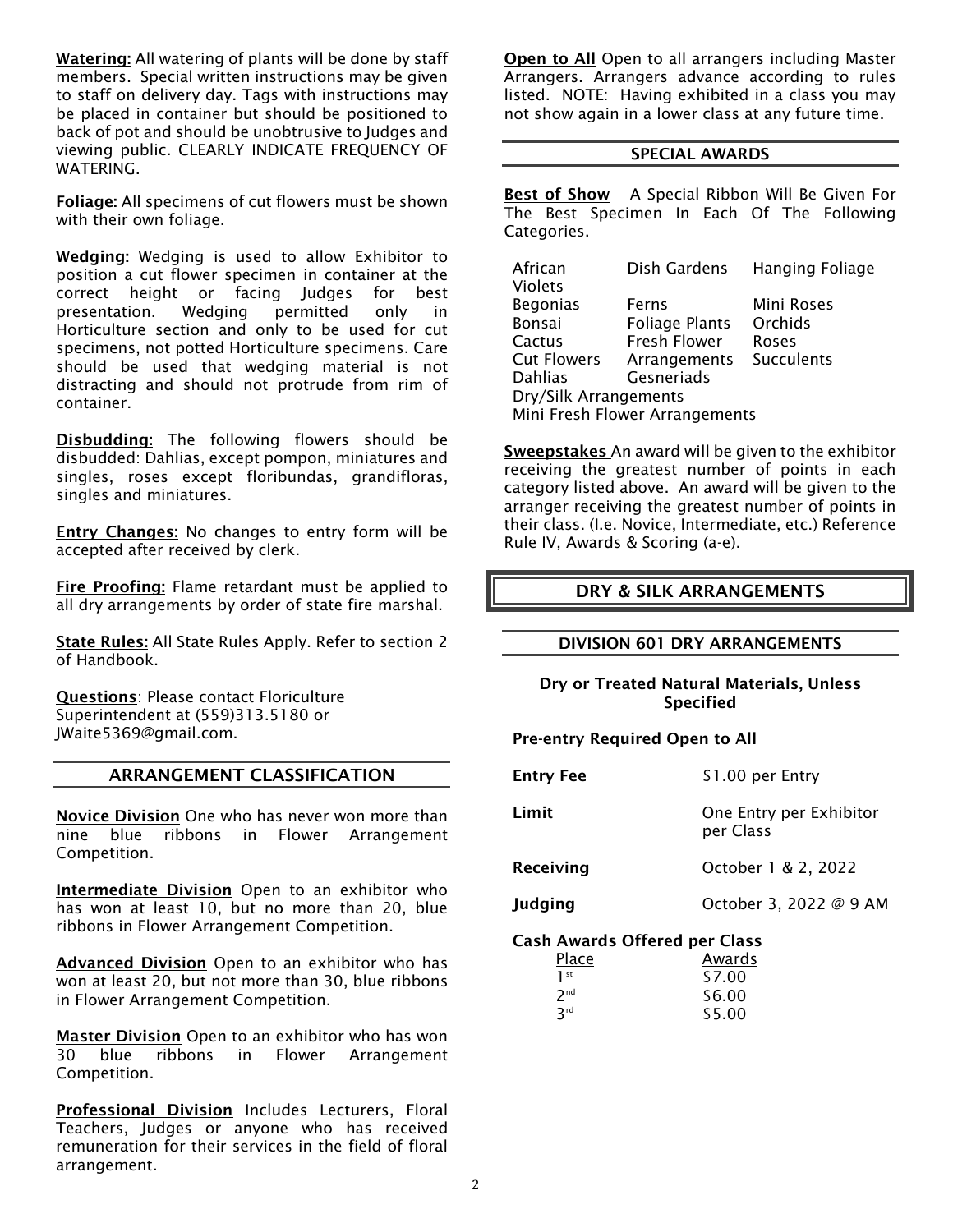#### Modern or Freestyle Judging Scale for Arrangements

|                                      | <b>Score</b> |
|--------------------------------------|--------------|
| Principals of Design                 | 24%          |
| (Balance, Contrast, Dominance,       |              |
| Proportion, Scale, Rhythm)           |              |
| <b>Elements of Design</b>            | 32%          |
| (Light, Line, Shape, Space, Texture, |              |
| Size, Form, Color)                   |              |
| Selection and Organization of        | 12%          |
| Components                           |              |
| <b>Distinction</b>                   | 16%          |
| Conformance and Expression of        | 16%          |
| Theme                                |              |
|                                      |              |

The Greenhouse takes a walk down the red carpet and invites you to express these movies in plants and flowers!

#### Hanging Dry Arrangements

Not to Exceed 30"

Class

- 1. Up
- 2. Lone Ranger
- 3. Gravity
- 4. Back To The Future
- 5. The Birds

#### Dry Arrangements

Placing on Table

Class

- 6. Grapes of Wrath
- 7. Tombstone
- 8. Goldfinger
- 9. Casino Royale
- 10. Sideways

#### Miniature Dry Arrangements

Under 6" in Any Dimension Class

11. Peter Pan

- 12. Space Cowboys
- 13. Downsizing
- 14. A Clockwork Orange
- 15. Honey, I Shrunk The Kids

| <b>Judging Scale for Miniature Arrangements</b> |       |              |
|-------------------------------------------------|-------|--------------|
|                                                 |       | <b>Score</b> |
| Design                                          |       | 25%          |
| (Balance, Contrast, Dominance,                  |       |              |
| Proportion, Scale, Rhythm)                      |       |              |
| Scale                                           |       | 30%          |
| Color                                           |       | 15%          |
| Suitability of Material                         |       | 15%          |
| Originality                                     |       | 15%          |
|                                                 | Total |              |

#### DIVISION 602 SILK ARRANGEMENTS

Silks May Also Include Dry or Treated Material. Table Arrangement only

#### Pre-entry Required Open to All

| <b>Entry Fee</b>                                                                       | \$1.00 per Entry                     |
|----------------------------------------------------------------------------------------|--------------------------------------|
| Limit                                                                                  | One Entry per Exhibitor<br>per Class |
| Receiving                                                                              | October 1 & 2, 2022                  |
| Judging                                                                                | October 3, 2022 @ 9 AM               |
| $C_{\text{max}}$ because the $\triangle$ $C_{\text{max}}$ denotes the $C_{\text{max}}$ |                                      |

#### Cash Awards Offered per Class

| Place           | Awards |
|-----------------|--------|
| 1 <sup>st</sup> | \$7.00 |
| 2 <sub>nd</sub> | \$6.00 |
| 3rd             | \$5.00 |
|                 |        |

#### Modern or Freestyle Judging Scale for Arrangements

|                                      | Score |
|--------------------------------------|-------|
| Principals of Design                 | 24%   |
| (Balance, Contrast, Dominance,       |       |
| Proportion, Scale, Rhythm)           |       |
| <b>Elements of Design</b>            | 32%   |
| (Light, Line, Shape, Space, Texture, |       |
| Size, Form, Color)                   |       |
| Selection and Organization of        | 12%   |
| Components                           |       |
| <b>Distinction</b>                   | 16%   |
| Conformance and Expression of        | 16%   |
| Theme                                |       |

#### Total 100% The Greenhouse takes a walk down the red carpet and invites you to express these movies in flowers!

- 1. Beauty and the Beast
- 2. Nightmare Before Christmas using a pumpkin
- 3. Fantasia
- 4. American Beauty
- 5. Mary Poppins

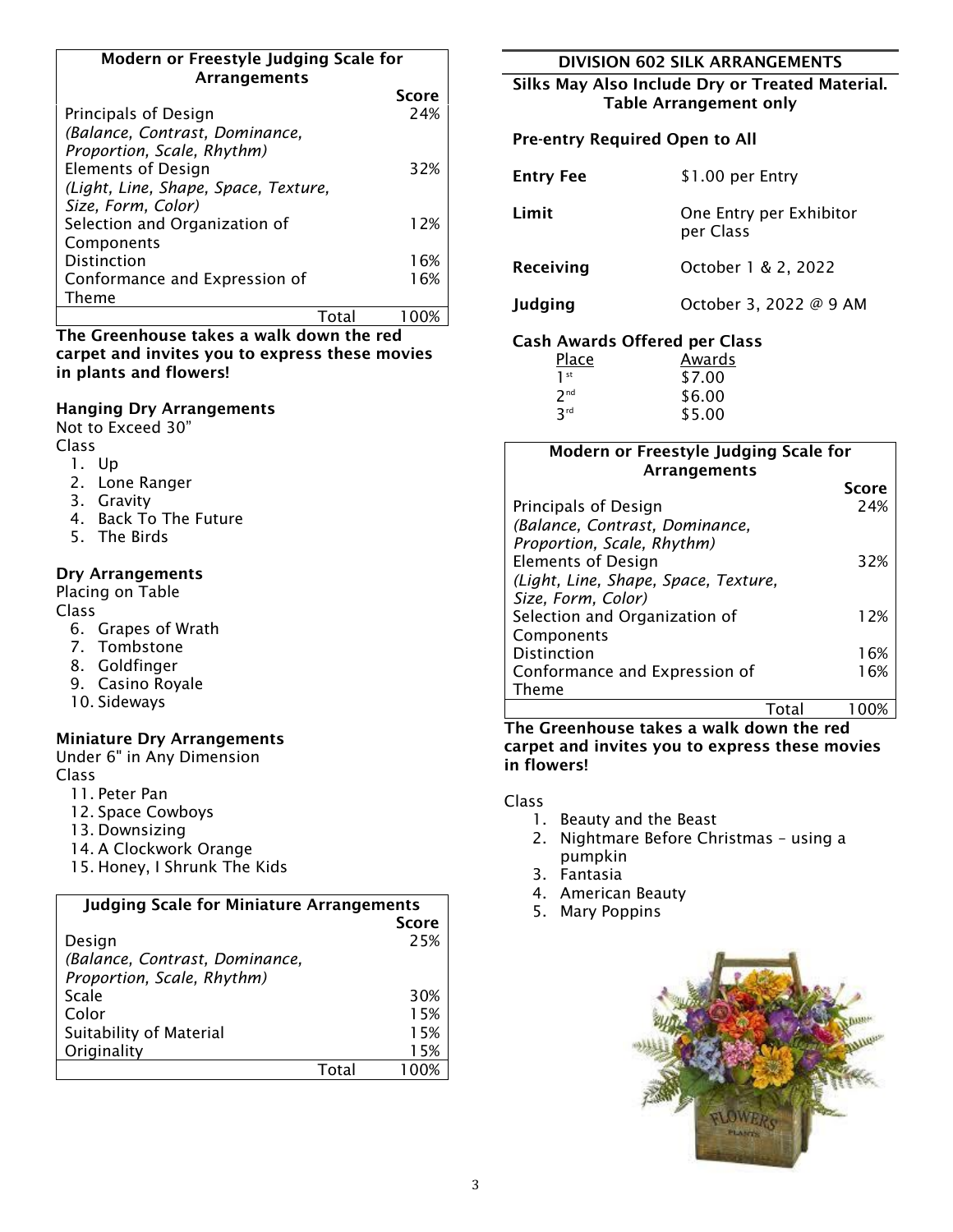#### FFA STUDENT

Student to determine theme and should be included on Entry Form. Danish System of Judging

#### Cash Awards Offered per Class

| Place                  | Awards |
|------------------------|--------|
| 1 <sup>st</sup>        | \$4.00 |
| 2 <sub>nd</sub>        | \$3.25 |
| <b>R</b> <sup>rd</sup> | \$2.00 |

#### Class

- 6. Table please indicate theme on entry form
- 7. Hanging please indicate theme on entry form
- 8. Petite, under 9" please indicate theme on entry form

#### DIVISION 603 SCARECROWS

#### Pre-entry Required Open to All

| <b>Entry Fee</b> | \$5.00 per Entry                     |
|------------------|--------------------------------------|
| Limit            | One Entry per Exhibitor<br>per Class |

Eligibility Open to Groups or Individuals

Receiving **October 1 & 2, 2022** 

Judging October 3, 2022@ 9 AM Cash Awards Offered per Class

| Awards  |
|---------|
| \$40.00 |
| \$25.00 |
| \$15.00 |
|         |

#### Rules

Size Scarecrow should be a maximum of 5 feet, 5 inches tall, stick frame and self-supported.

Completion Scarecrows must be completed and ready for placement when brought to the Fair.

Placement Scarecrows will be placed throughout the Floriculture Department. Exhibitors should make every effort to enable Scarecrow to stand unassisted.

| <b>Judging Scorecard for Scarecrows</b> |       |  |
|-----------------------------------------|-------|--|
|                                         | Score |  |
| Originality                             | 60%   |  |
| Suitability for Garden Theme            | 40%   |  |
| Total                                   | 100%  |  |

#### Grandpa's Garden Scarecrow Class

- 1. Classic
- 2. Funniest
- 3. Scariest
- 4. Prettiest

#### VISION 604 WINDOW BOXES

Pre-entry Required

| <b>Entry Fee</b>                                                                                                                            | \$5.00 per Entry                                                                             |  |
|---------------------------------------------------------------------------------------------------------------------------------------------|----------------------------------------------------------------------------------------------|--|
| Limit                                                                                                                                       | One Entry per Exhibitor<br>per Class                                                         |  |
| <b>Supplies</b>                                                                                                                             | Door & Window Frame<br>Furnished by The Big Fresno<br>Fair                                   |  |
| <b>Window Box</b><br><b>Pick Up</b>                                                                                                         | At the Greenhouse<br>Week of September 26,<br>2022                                           |  |
| Receiving                                                                                                                                   | October 1 & 2, 2022                                                                          |  |
| <b>Judging</b><br><b>Cash Awards Offered per Class</b><br>Place<br>1 <sup>st</sup><br>2 <sup>nd</sup><br>3 <sup>rd</sup><br>4 <sup>th</sup> | October 3, 2022 @ 9 AM<br>Awards<br>\$50.00<br>\$30.00<br>\$25.00<br>\$15.00<br><b>Rules</b> |  |
| Size 24 inches wide x 8 inches deep.                                                                                                        |                                                                                              |  |

Construction Display must be designed and constructed by the exhibitors primarily using living plants & flowers, using the window box provided by the Fair.

Placement Window boxes will be judged then mounted to "walls" by Floriculture Department staff. There must be a flat back side, (one of the 24" sides), to facilitate mounting. Plant material and embellishments may extend on the front and sides of Window Box.

| <b>Judging Scorecard for Window Boxes</b> |       |              |
|-------------------------------------------|-------|--------------|
|                                           |       | <b>Score</b> |
| Originality                               |       | 30%          |
| Color                                     |       | 40%          |
| Suitability for the Class Theme           |       | 30%          |
|                                           | Total | 100%         |

The Greenhouse takes a walk down the red carpet and invites you to express this movie theme in plants!

#### Class

1. The Truman Show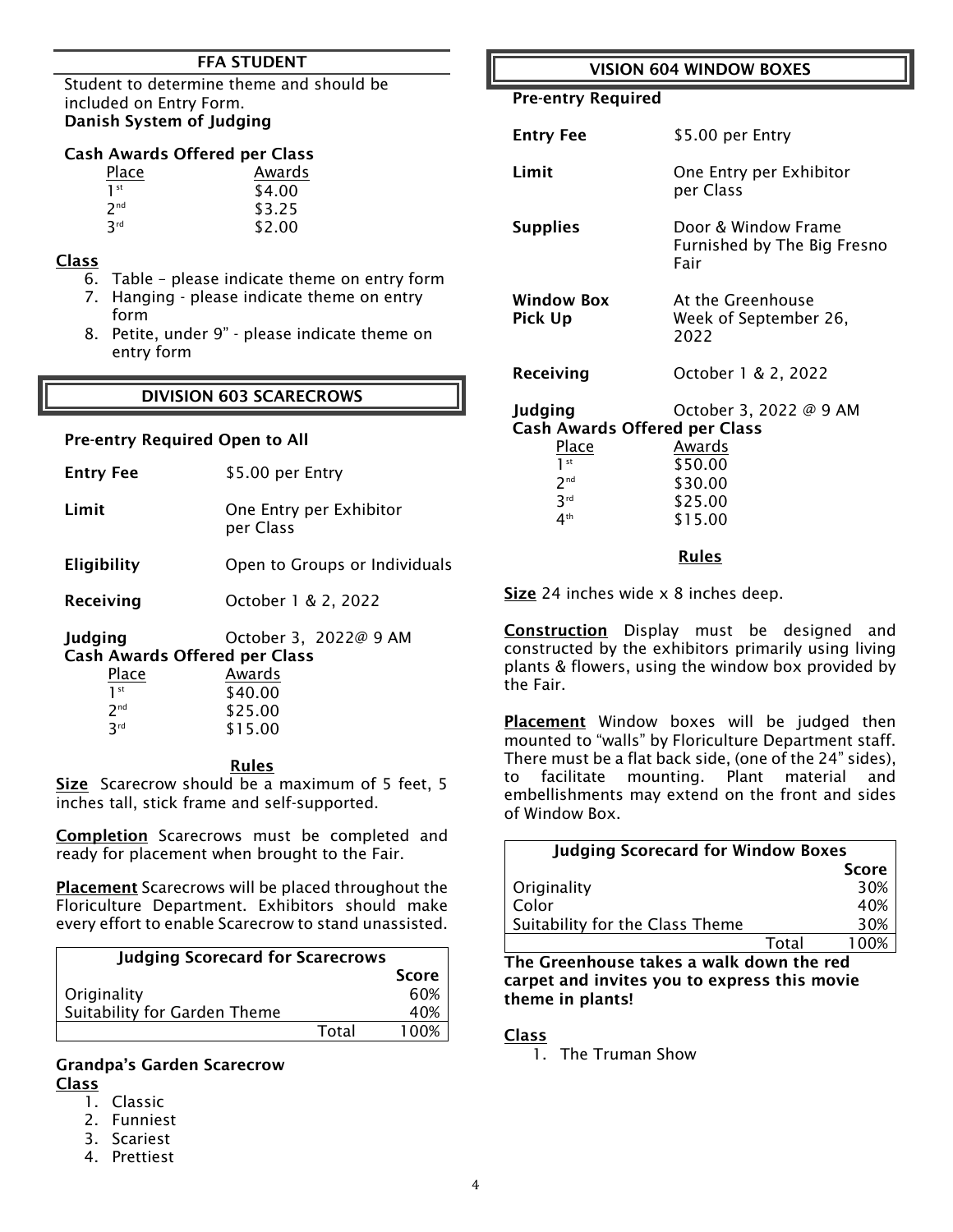### DIVISION 605 CACTI & SUCCULENTS

Containers not to exceed 18" inside diameter, unless otherwise specified. Any hanging plant must be less than 6 feet in length. Crested and monstrose forms to be entered in appropriate classes only.

### Pre-entry Required

| <b>Entry Fee</b>                     | \$1.00 per Entry                     |
|--------------------------------------|--------------------------------------|
| Limit                                | One Entry per Exhibitor<br>per Class |
| Receiving                            | October 1 & 2, 2022                  |
| <b>Judging</b>                       | October 3, 2022 @ 9<br>AМ            |
| <b>Cash Awards Offered per Class</b> |                                      |
| <b>Place</b>                         | Awards                               |
| $1$ st                               | \$7.00                               |
| 2 <sup>nd</sup>                      | \$6.00                               |

| <b>Judging Scale for Cacti &amp; Succulents</b> |              |  |
|-------------------------------------------------|--------------|--|
|                                                 | <b>Score</b> |  |
| <b>Cultural Perfection</b>                      | 60%          |  |
| Nomenclature                                    | 10%          |  |
| Degree of Maturity                              | 10%          |  |
| <b>Staging</b>                                  | 10%          |  |
| <b>Difficulty of Culture</b>                    | 10%          |  |
| Total                                           |              |  |

\$5.00

**CACTI** 

### **Cactinae**

 $2rd$ 

#### Class

1. Discocactus, Melocactus

#### Cereinae

### Class

- 2. Echinocereus, Wilconxia
- 3. North American Cereoid
- 4. South American Cereoid

### Echinocactinae

### Class

- 5. Ariocarpus
- 6. Astrophytum
- 7. Aztekium, Encephalocarpus, Obregonia, Pelecyphora
- 8. Copiapoa, Islaya
- 9. Coryphantha, Escobaria, Neolloydia
- 10. Echinocactus, Echinofossulocactus
- 11. Epithelantha, Pediocactus, Strombocactus
- 12. Leuchtenbergia, Thelocactus, Turbinicarpus
- 13. Ferocactus,
- 14. Gymnoaclycium, 6" or under pot
- 15. Gymnoaclycium, larger than 6 "pot
- 16. Mammillaria 6" or smaller pot with hooked spines
- 17. Mammillaria 6" or larger pot with hooked spines
- 18. Mammillaria 6" or smaller pot without hooked spines
- 19. Mammillaria 6" or larger pot without hooked spines

### Echinopsidinae

### Class

- 20. Denmoza, Matucana, Oroya
- 21. Espostoa
- 22. Cleistocactus, Oreocereus
- 23. Echinopsis
- 24. Lobivia, Acanthocalycium
- 25. Rebutia, Sulcorebutia

### Hylocereinae

### Class

26. Aprocactus, Hatiora, Rhipsalis, etc.

### **Neoporterlinae**

- Class
	- 27. Blossfeldia, Frailea,
	- 28. Neoporteria, Neochilenia, Horridocactus
	- 29. Notocactus, Parodia, Weingartia
	- 30. Uebelmannia

### Opuntioideae

### Class

- 31. North American
- 32. South American

### Miscellaneous Cactaceae

### Class

- 33. Variegated cacti
- 34. Monstrose form cacti
- 35. Crested form cacti
- 36. Any other not listed must identify
- 37. Cactus Collection, 5-10 plants, same genus 38. Cactus Collection, 5 or more different
	- genus

### **SUCCULENTS**

### Agavaceae

### Class

- 39. Agave, 6" or under pot
- 40. Agave, larger than 6" pot
- 41. Manfreda
- 42. Mangave

### Aizoaceae

- Class
	- 43. Conophytum, Opthalmophyllum
	- 44. Lithops
	- 45. Any other mesemb

#### Anacardiaceae Class

46. Pachycormus, Operculicarya

### Apocynaceae

### Class

- 47. Adenium
- 48. Pachypodium

### Asclepiadaceae

- Class
	- 49. Caralluma, Huernia Stapelia, etc.
	- 50. Fockea, Brachystelma, etc.
	- 51. Hoodia, etc.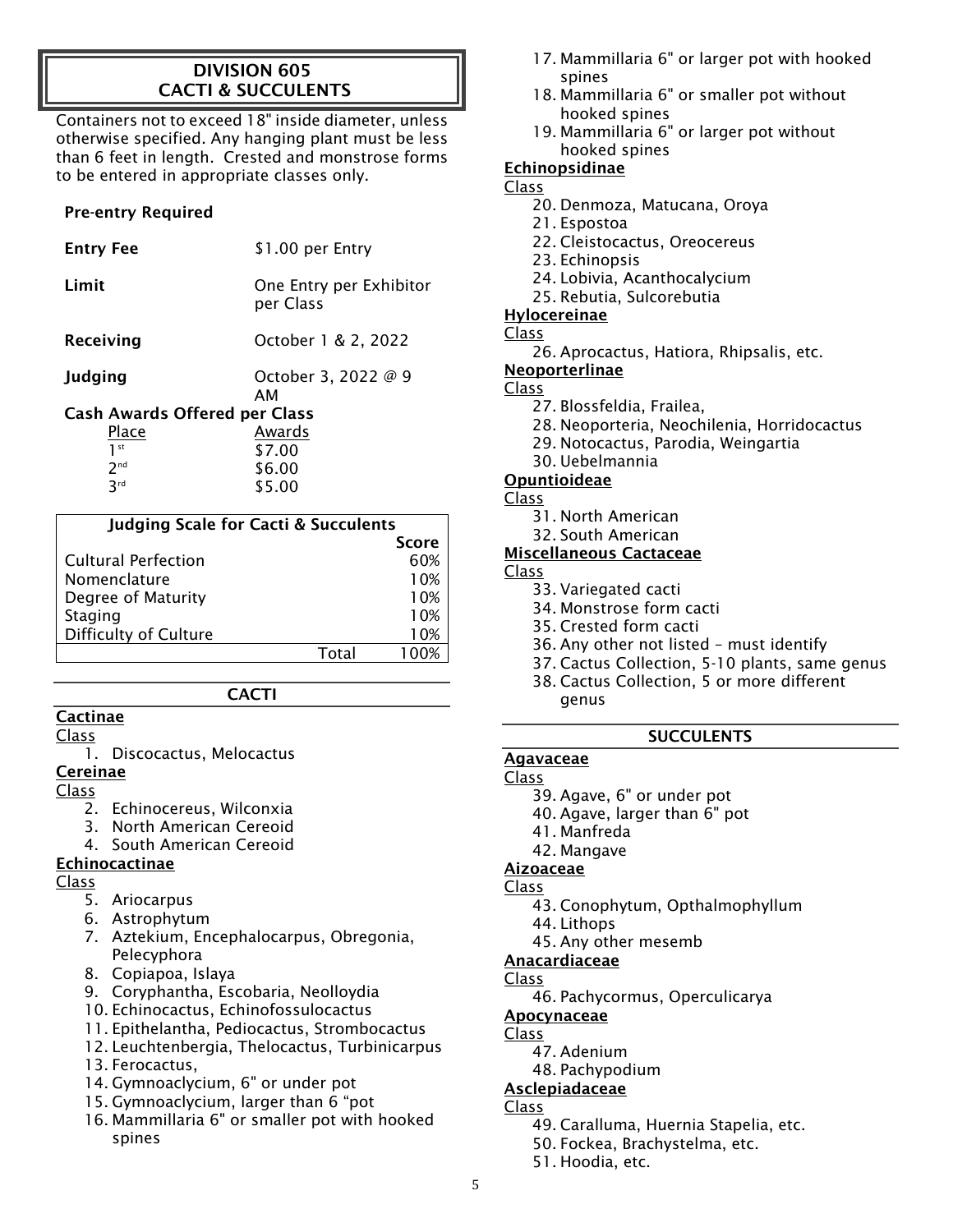#### Asphodelaceae

Class

- 52. Aloes, 6" or under pot
- 53. Aloes, larger than 6" pot

54. Gasteria

- 55. Haworthia, warty forms
- 56. Haworthia, retuse forms
- 57. Haworthia, any other

### **Bombacaceae**

Class

58. Adansonia, Bombax

#### Bromeliaceae

Class

59. Abromeitiella, Dyckia, Hechtia

#### **Burseraceae**

Class

60. Bursera, Commiphora

#### Compositae

Class

61. Othonna, Senecio

### Crassulaceae

### Class

- 62. Adromischus
- 63. Aeonium, Aichryson
- 64. Cotyledon, Kalanchoe, Tylecondon
- 65. Crassula other than "Jade"
- 66. Crassula, "Jade"
- 67. Crassula, miniature species, "Jade"
- 68. Dudleya
- 69. Echeveria
- 70. Graptopetulum, Pachyphytum
- 71. Orostachys, Sempervivum, Sedum

#### Cucurbitaceae

Class

72. Gerrardanthus, Kedrostris, Seyrigia 73. Portulacaria afra

#### Didieraceae

#### Class

74. Alluaudia, Decaryia, Didieria

#### Dioscoreeaceae

Class

75. Dioscorea, Testudinaria

#### **Dracaenaceae**

Class

76. Sansevieria

#### Euphorbiaceae

#### Class

- 77. Madagascar forms (Not Milii)
- 78. Caudiciforms
- 79. Globuose Forms
- 80. Milii Forms
- 81. Tall growing forms
- 82. Jatropha, Monadenium, Synadenium, Pedialanthus, etc.

### Fouquieraceae

#### Class

83. Fouquieria, Idria

#### Geraniaceae

Class

84. Pelargonium, Sarcocaulon

#### Moraceae

Class 85. Dorstenia

- Nolinaceae Class
- 86. Calibanus, Nolina
- Passifloraceae
- Class
	- 87. Adenia

**Pedaliaceae** 

#### Class

- 88. Pterodiscus, Sesamothamnus, Uncarina
- Portulacaceae

#### Class

89. Anacamperseros, Portulacaria

#### Vitaceae

### Class

90. Cissus, Cyphostemma

#### MISCELLANEOUS SUCCULENTS

Collections Collections should be in the Exhibitors possession for at least 6 weeks.

#### Class

- 91. All other caudiciform succulents, not listed
- 92. All other non-caudiciform succulents, not listed
- 93. Crested succulents
- 94. Monstrose succulents
- 95. Variegated succulents
- 96. Succulent collections 5-10 plants, same genus
- 97. Succulent collections 5-10 plants, different genus

#### 606 DISH GARDENS

#### The Greenhouse takes a walk down the red carpet and invites you to express this movie theme in plants!

Must be growing material. Entry must contain three or more different plants. Size not to exceed 18", except Class 10.

### Pre-entry Required

| imit |  |  |  |
|------|--|--|--|

Entry Fee \$1.00 per Entry

#### Limit One Entry per Exhibitor per Class

Receiving **December 1 & 2, 2022** 

#### Judging October 3, 2022 @ 9AM

Cash Awards Offered per Class

| Awards |
|--------|
| \$7.00 |
| \$6.00 |
| \$5.00 |
|        |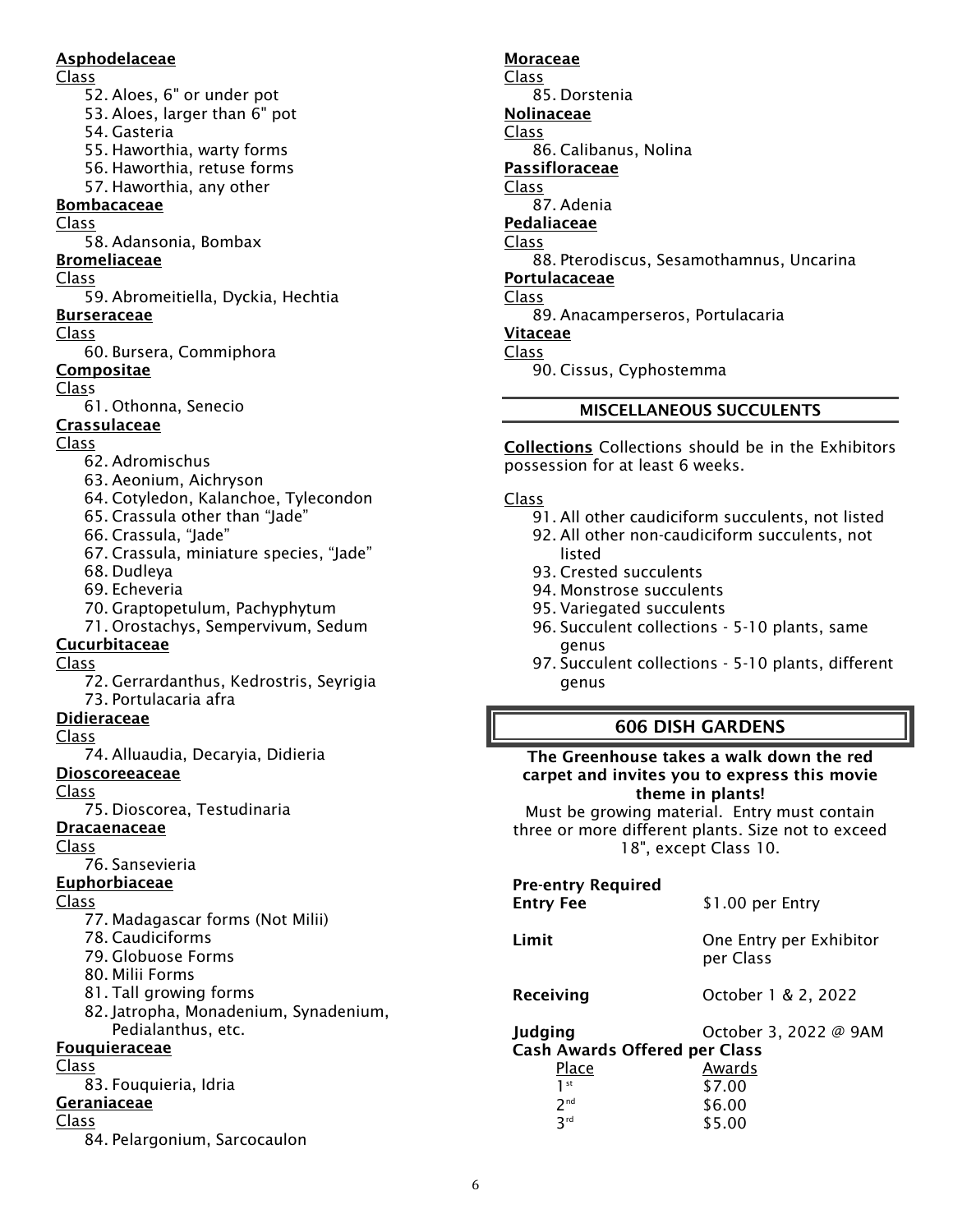#### Class

- 1. Little Shop of Horrors
- 2. The Secret World of Arrietty
- 3. A Bug's Life
- 4. A Fish Called Wanda
- 5. Dances with Wolves
- 6. Rango (Cacti only)
- 7. Star Wars (Succulents only)
- 8. Terrarium, Small (under 12")
- 9. Terrarium, Medium (12" to 18")
- 10. Terrarium, Large (over 18 ")

#### FOLIAGE PLANTS GREEN & GROWING

#### Pre-entry Required

| <b>Entry Fee</b> | \$1.00 per Entry             |  |  |
|------------------|------------------------------|--|--|
|                  | - 天のことに、日本のあるのは、このことを、日本のある。 |  |  |

| Limit | Two Entries per Exhibitor |
|-------|---------------------------|
|       | per Class                 |
|       |                           |

| Receiving | October 1 & 2, 2022 |  |
|-----------|---------------------|--|
|           |                     |  |

| Judging                              | October 3, 2022 @ 9 AM |
|--------------------------------------|------------------------|
| <b>Cash Awards Offered per Class</b> |                        |
| Place                                | Awards                 |
| 1 st                                 | \$7.00                 |
| 2 <sub>nd</sub>                      | \$6.00                 |
| 2rd                                  | \$5.00                 |
|                                      |                        |

| <b>Judging Scale for Potted Plants</b> |              |
|----------------------------------------|--------------|
|                                        | <b>Score</b> |
| Color                                  | 20%          |
| Size                                   | 10%          |
| Stem                                   | 20%          |
| Substance                              | 10%          |
| Foliage                                | 15%          |
| <b>Distinction</b>                     | 10%          |
| Form                                   | 15%          |
| Total                                  | በበ%          |

### DIVISION 607 BEGONIA

Containers cannot exceed 16" in diameter.

#### Pre-entry Required

 $3<sup>rd</sup>$ 

| <b>Entry Fee</b>                                | \$1.00 per Entry                       |
|-------------------------------------------------|----------------------------------------|
| Limit                                           | Two Entries per Exhibitor<br>per Class |
| Receiving                                       | October 1 & 2, 2022                    |
| Judging<br><b>Cash Awards Offered per Class</b> | October 3, 2022 @ 9 AM                 |
| Place                                           | Awards                                 |
| 1st                                             | \$7.00                                 |
| 2 <sub>nd</sub>                                 | \$6.00                                 |

 $$5.00$ 

### Cane-Like

- Class
	- 1. Large Leaf, Angel Wing
	- 2. Medium Leaf, Angel Wing
	- 3. Mini Leaf, Angel Wing
	- 4. Lucerne
	- 5. Any other variety not listed above Identify on entry form
- **Shrub**

#### Class

- 6. Green Foliage Smooth Leaf
- 7. Green Foliage Hairy Leaf
- 8. Other Than Green Foliage
- Identify on entry form

### Rhizomatous

- Class
	- 9. Hairy Leaf
- 10. Smooth Leaf Rex Begonia

## Class

- 11. Green Variegated
- 
- 12. Red Variegated
- 13. Gray and White
- 14. Iron Cross
- 15. Any other variety not listed above Identify on entry form

#### Semperflorens/Bedding/Wax

#### Class

- 16. Green Foliage Red flowers
- 17. Green Foliage Pink flowers
- 18. Green Foliage White flowers
- 19. Other than Green Foliage

#### Tuberous

#### Class

- 20. Trailing
- 21. Upright
- 22. Semi-Tuberous

#### Trailing - Scandent

- Class
	- 23. Any variety Identify on entry form

#### Thick Stemmed

- Class
	- 24. Any variety Identify on entry form

#### DIVISION 608 FERN

### Containers cannot exceed 16" in diameter

| <b>Pre-entry Required</b><br><b>Entry Fee</b>                                                    | \$1.00 per Entry                                               |
|--------------------------------------------------------------------------------------------------|----------------------------------------------------------------|
| Limit                                                                                            | Two Entries per Exhibitor<br>per Class                         |
| Receiving                                                                                        | October 1 & 2, 2022                                            |
| Judging<br><b>Cash Awards Offered per Class</b><br>Place<br>1st<br>2 <sub>nd</sub><br><b>Rrd</b> | October 3, 2022 @ 9 AM<br>Awards<br>\$7.00<br>\$6.00<br>\$5.00 |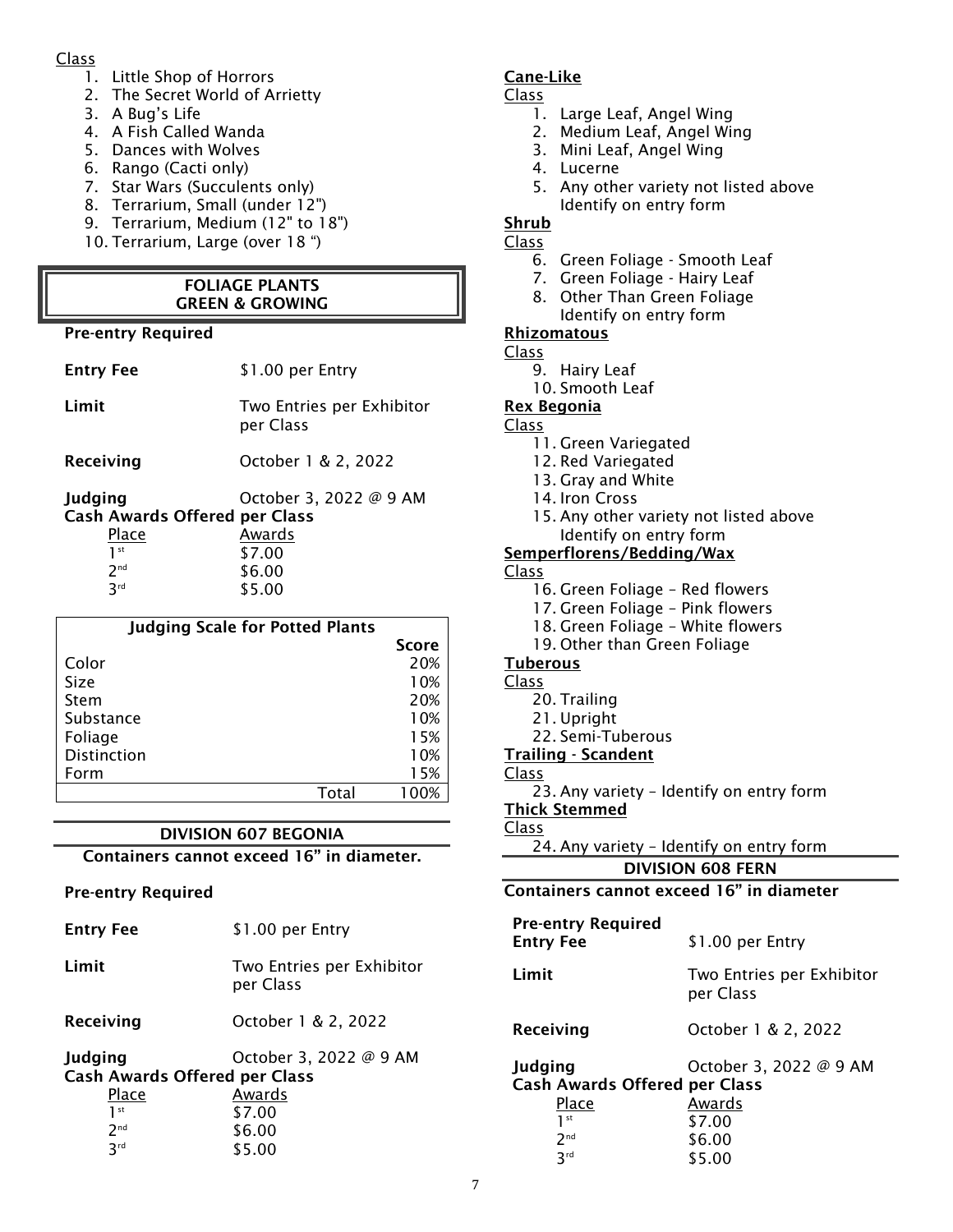#### Class

- 1. Asparagus Sprengeri Fern
- 2. Asparagus Meyeri Fern
- 3. Asparagus Plumons Fern
- 4. Asparagus Rectrofractus Fern
- 5. Baby Boston Fern
- 6. Birdnest Fern
- 7. Boston Fern
- 8. Dallas Fern
- 9. Elk Horn Fern
- 10. Fluffy Ruffle Fern
- 11. Hare's Foot Fern
- 12. Holly Fern
- 13. Lace Fern
- 14. Leather Fern
- 15. Lygodium Climbing Fern
- 16. Maiden Hair Fern
- 17. Mother Fern
- 18. Pallaea Rotundifolia–Button Fern
- 19. Pteris Fern
- 20. Rabbit Foot Fern
- 21. Roosevelt Fern
- 22. Staghorn Fern
- 23. Sword Fern
- 24. Any other Fern variety not listed above Identify on entry form

#### DIVISION 609 - FOLIAGE PLANTS

| <b>Pre-entry Required</b><br><b>Entry Fee</b> | \$1.00 per Entry                              |
|-----------------------------------------------|-----------------------------------------------|
| Limit                                         | Two Entries per<br><b>Exhibitor per Class</b> |
| Receiving                                     | October 1 & 2.                                |
| Judging                                       | 2022<br>October 3, 2022 @<br>9 AM             |
| <b>Cash Awards Offered per Class</b>          |                                               |
| Place                                         | Awards                                        |
| 1 <sup>st</sup>                               | \$7.00                                        |
| 2 <sup>nd</sup>                               | \$6.00                                        |
| 3 <sup>rd</sup>                               | \$5.00                                        |
| Class                                         |                                               |
| 1. Aluminum Plant                             |                                               |
| 2. Aralia                                     |                                               |
| 3. Aspidistra                                 |                                               |

- 4. Bromeliad Ephiphytes
- 5. Caladium, Green variegated
- 6. Caladium, Pink variegated
- 7. Caladium, Red variegated
- 8. Chinese Evergreen
- 9. Chlorophytum Comsum-Spider plant, green
- 10. Chlorophytum Comsum-Spider plant, variegated
- 11. Coleus, Green
- 12. Coleus, Red
- 13. Coleus, Any other color Identify on entry form
- 14. Colocasia (Elephant Ears)
- 15. Croton
- 16. Dieffenbachia Compacti
- 17. Dieffenbachia Axeanna
- 18. Dracaena
- 19. Ficus Benjamina Weeping Fig
- 20. Ficus Rubber Plant
- 21. Ficus any other Identify on entry form
- 22. Fittonia Nerve Plant
- 23. Fuchsia Standard
- 24. Fuchsia Upright
- 25. Fuchsia Laxed Upright
- 26. Fuchsia Trailing
- 27. Geranium Hortorum (Common)
- 28. Hawaiian Ti Plant
- 29. Hoya Blooming
- 30. Hoya Green
- 31. Hoya Hindu Rope
- 32. Hoya Variegated
- 33. Nephythytis
- 34. Ornithogalum Pregnant Onion
- 35. Palm, Bottle
- 36. Palm, Neanthe Bella
- 37. Palm, Sago
- 38. Palm, any other Identify on entry form
- 39. Peperomia Ripple
- 40. Peperomia Smooth
- 41. Peperomia Watermelon
- 42. Philodendron, Cordatum
- 43. Philodendron, Pertusum Split Leaf
- 44. Philodendron, Selloum
- 45. Philodendron, any other Identify on entry form
- 46. Piggy-Back
- 47. Pineapple Plant
- 48. Plectranthus, Creeping Charlie
- 49. Plumeria
- 50. Pothos Green
- 51. Pothos Variegated
- 52. Prayer Plant Maranta
- 53. Prayer Plant Red
- 54. Purple Velvet
- 55. Schefflera
- 56. Small Leaf Ivy, Green
- 57. Small Leaf Ivy, Variegated
- 58. Spathiphyllum (Peace Lily)
- 59. Tradescantia Kitten Ears
- 60. Any other worthy Foliage Plant not listed above



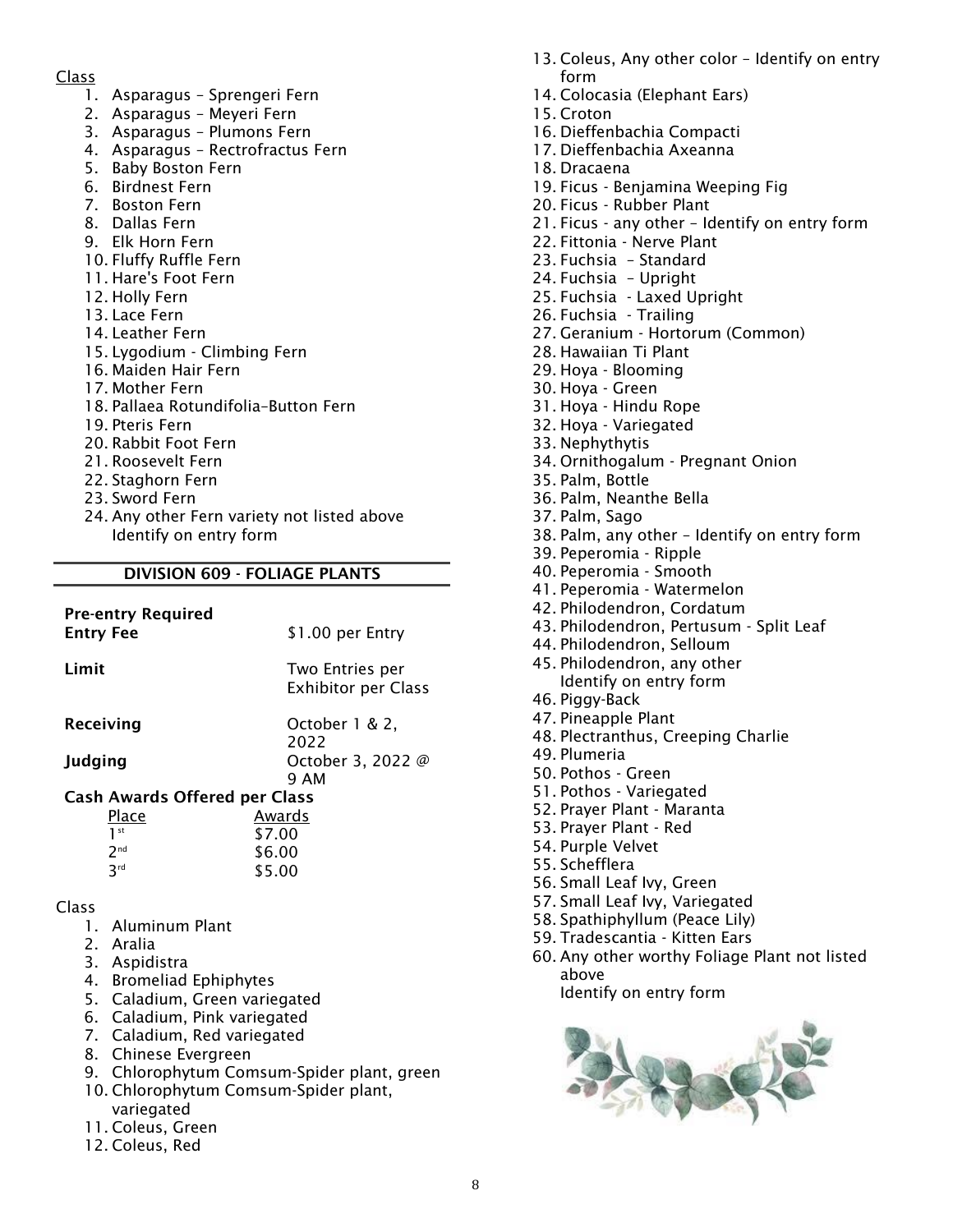#### DIVISION 610 - HANGING FOLIAGE PLANTS

#### Container cannot exceed 12" in diameter. Any hanging plant must be less than 6' in length.

#### Pre-entry Required

| <b>Entry Fee</b>                                | \$1.00 per Entry                       |
|-------------------------------------------------|----------------------------------------|
| Limit                                           | Two Entries per Exhibitor<br>per Class |
| Receiving                                       | October 1 & 2, 2022                    |
| Judging<br><b>Cash Awards Offered per Class</b> | October 3, 2022 @ 9 AM                 |
| Place                                           | Awards                                 |
| 1 <sup>st</sup>                                 | \$7.00                                 |
| 2 <sub>nd</sub>                                 | \$6.00                                 |
| 3 <sup>rd</sup>                                 | \$5.00                                 |

#### Class

- 1. Baby Tears
- 2. Begonia
- 3. Chlorophytum Comsum-Spider plant, green
- 4. Chlorophytum Comsum-Spider plant, variegated
- 5. Coleus Green
- 6. Coleus Red
- 7. Fuchsia Lax Upright
- 8. Fuchsia Trailing
- 9. Grape Ivy
- 10. Hanging Basket (two or more foliage plants)
- 11. Hoya Blooming
- 12. Hoya Green
- 13. Hoya Variegated
- 14. Ivy Leaf Geranium
- 15. Ivy Curly Leaf
- 16. Ivy Large Leaf, Variegated
- 17. Ivy Small Leaf, Green
- 18. Ivy Small Leaf, Variegated
- 19. Ivy Any other not listed above Identify on entry form
- 20. Nephthytis
- 21. Oak Leaf Ivy
- 22. Plectranthus, Creeping Charlie
- 23. Pothos
- 24. Pothos Variegated
- 25. Tradescantia Bridal Veil
- 26. Tradescantia Green Miniature
- 27. Tradescantia Green Wandering Jew
- 28. Tradescantia Kitten Ears
- 29. Tradescantia Red Wandering Jew
- 30. Tradescantia Variegated Wandering Jew
- 31. Any other worthy Hanging Foliage Plant not listed above. Identify on entry form

### DIVISION 611-BONSAI

#### Pre-entry Required

| <b>Entry Fee</b>                     | \$1.00 per Entry                        |  |  |
|--------------------------------------|-----------------------------------------|--|--|
| Limit                                | Two Entry per<br>Exhibitor<br>per Class |  |  |
| Receiving                            | October 1 & 2, 2022                     |  |  |
| Judging                              | October 3, 2022<br>9 AM                 |  |  |
| <b>Cash Awards Offered per Class</b> |                                         |  |  |
| Place                                | Awards                                  |  |  |
| $1$ st                               | \$7.00                                  |  |  |
| 2 <sub>nd</sub>                      | \$6.00                                  |  |  |
| 3rd                                  | \$5.00                                  |  |  |

#### Rules

Container Each Bonsai must be in a suitable container.

Wiring Wiring is permitted. Care should be used that wiring does not detract from overall appearance.

Measurements Measurements are from the top of the soil to the top of the plant, or for cascade style, the top of the apex to the bottom of the apex.

Age Plant age may be provided on entry form to be used for public interest.

### **Limits**

- Trees too large or heavy to fit on a 30" table or built-in shelving will not be accepted for display.
- No trees will be allowed on the ground, low stand or pallet.
- Ground covering on Bonsai will be limited to natural materials similar to soil, small gravel, moss and/or living groundcover plants. Glass beads will not be allowed.
- No gluing of pea gravel to the soil surface. This practice will disqualify entries because it is detrimental to the trees.
- Small plastic toys, cars, houses, people and similar items are not appropriate for Bonsai culture and will not be allowed.



**Bonsai Tree**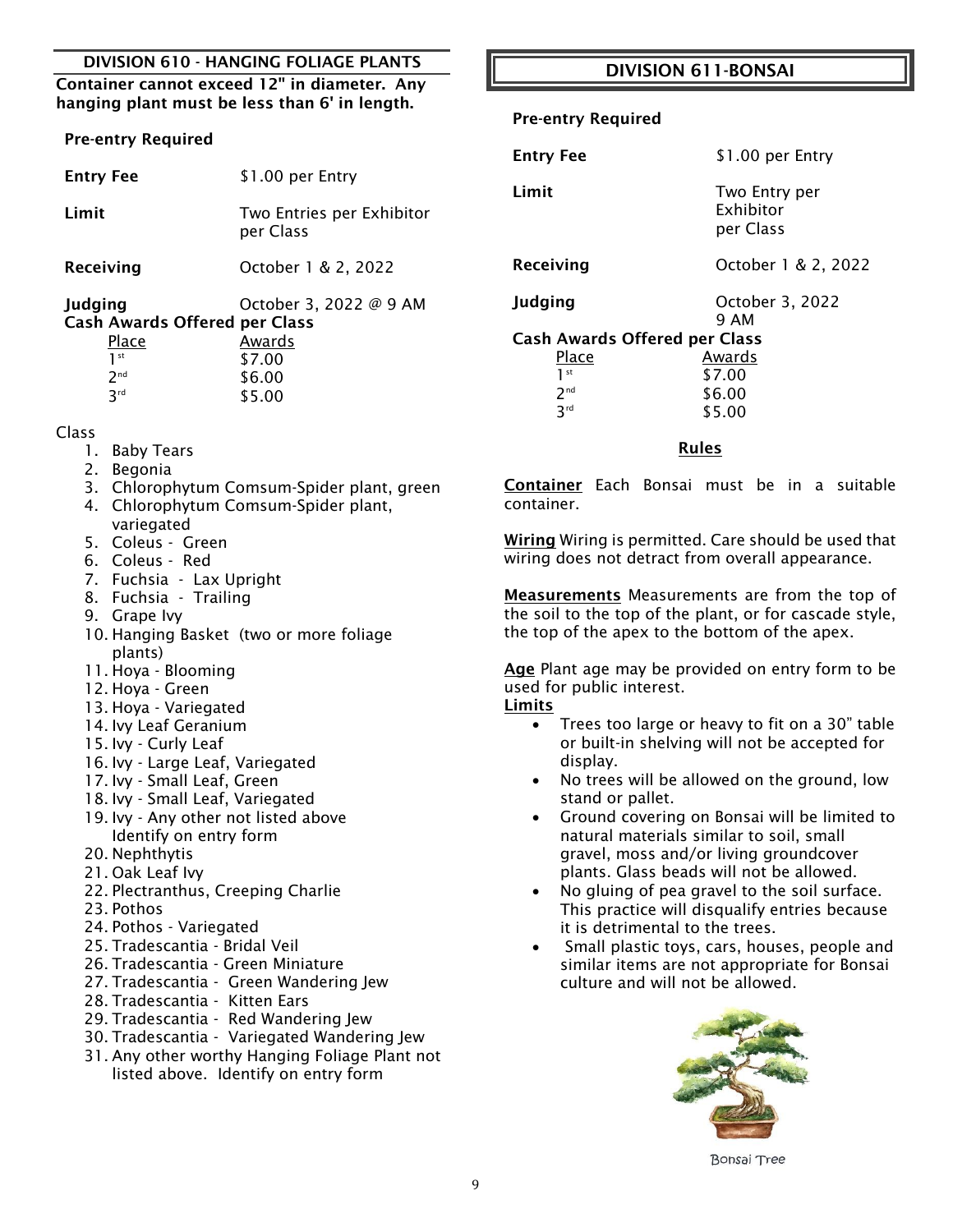| <b>Judging Scale for Bonsai</b>        |       |  |
|----------------------------------------|-------|--|
|                                        | Score |  |
| <b>Aesthetic Qualities</b>             | 20%   |  |
| Balance & proportion of design,        |       |  |
| diminished scale & appearance of age   |       |  |
| <b>Harmony of Composition</b>          | 20%   |  |
| Balanced proportion of plant &         |       |  |
| container, plant & container present   |       |  |
| a harmonious composition               |       |  |
| <b>Adherence to Form According to</b>  | 20%   |  |
| <b>Style</b>                           |       |  |
| Appropriate shape according to type.   |       |  |
| Trunk line, taper, apex & branch       |       |  |
| arrangement                            |       |  |
| <b>Basic Care &amp; Grooming</b>       | 20%   |  |
| Quality, condition & health of plants; |       |  |
| freedom from disease & insects.        |       |  |
| Cleanliness of soil & container        |       |  |
| <b>Best Use of Material</b>            | 20%   |  |
| Competence of techniques with          |       |  |
| material, best choice of style for     |       |  |
| material, use of material to achieve   |       |  |
| interest.                              |       |  |
| Total                                  | 100%  |  |

#### Classification by Tree Size

#### Class

- 1. Very large specimen, single tree, size greater than 34"
- 2. Large specimen, single tree, size 25" to under 34"
- 3. Medium specimen, single tree, size 16" to under 25"
- 4. Small specimen, single tree, size 9" to under 16"
- 5. Miniature bonsai, (Shohin), all trees under 9"

#### CLASSIFICATION BY BONSAI STYLE

#### Classic Bonsai Styles

#### Class

- 6. Formal upright style (Chokkan)
- 7. Informal upright style (Myogi)
- 8. Slant style (Shakkan)
- 9. Semi-cascade (Han-Kengi)
- 10. Cascade (Kengi)

#### Non-classical Bonsai Styles

#### Class

- 11. Windswept (Fukinagashi)
- 12. Literati (Bunjingi)
- 13. Exposed Root (Negari)
- 14. Driftwood (Sharimiki and Sabamiki)
- 15. Root over Rock (Sekijoju)
- 16. Planted in Rock (Ishitsuki)
- 17. Double Trunk (Soju)
- 18. Broom style (Hokidachi)

#### Multi-trunk Bonsai Styles

Class

- 19. Forest (Yose-ue)
	- 20. Raft (Netsunagri and Ikadabuki)
	- 21. Clump (Kabudachi)

### Accent Plants

#### Class

22. Accent Plants

#### BONSAI NOVICE

Class 23. All single trunk styles, no size limit

24. All multiple trunk styles, no size limit

25. All cascade styles, no size limit

| r<br>п<br>ı<br>u | I | × |
|------------------|---|---|

3rd

Two Entry per Exhibitor per Class Cash Awards Offered per Class Place Awards 1 st \$7.00  $2<sup>nd</sup>$ \$6.00

 $$5.00$ 

#### DIVISION 612 RECYCLED GARDEN ART

| <b>Pre-entry Required</b><br><b>Entry Fee</b> | \$5.00 per Entry                     |
|-----------------------------------------------|--------------------------------------|
| Limit                                         | One Entry per Exhibitor<br>per Class |
| Receiving                                     | October 1 & 2, 2022                  |
| Judging                                       | October 3, 2022 9 AM                 |
| Cach Awards Offered ner Class                 |                                      |

#### Cash Awards Offered per Class

| Place           | Awards  |
|-----------------|---------|
| 1 <sup>st</sup> | \$40.00 |
| 2 <sub>nd</sub> | \$25.00 |
| つrd             | \$15.00 |

#### Rules

Garden Art Item Entries must use recycled or repurposed items use to add interest in a garden environment. Items to be displayed in an exhibitor provided vignette showing how the entry can be used in a garden

Container Entries must be growing in a recycled container.

- 1. Wine Barrel Planter
- 2. Recycled Garden Art
- 3. Vertical Pallet Garden please limit pallet size to 4'x4'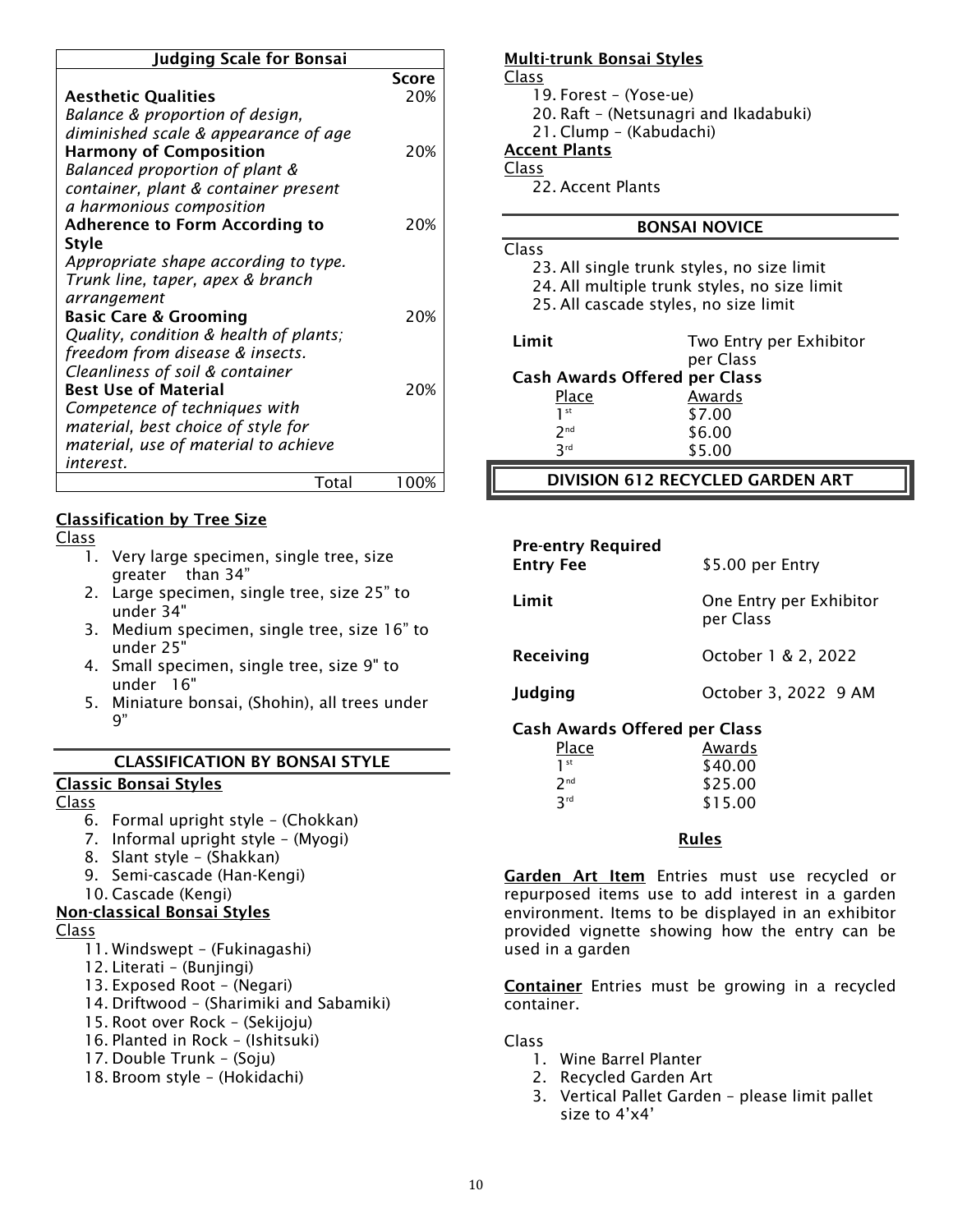| <b>Scale of Point for Recycled Garden Art</b> |       |
|-----------------------------------------------|-------|
|                                               | Score |
| <b>Horticulture</b>                           | 25%   |
| Quality, condition, health and                |       |
| freedom from disease and insects              |       |
| <b>Attractiveness</b>                         | 25%   |
| Effective use of composition,                 |       |
| container, color, and plants to               |       |
| enhance appearance create interest            |       |
| and invite closer inspection                  |       |
| Ingenuity                                     | 25%   |
| Cleverness & skill in design and uses         |       |
| of recycled container, composition of         |       |
| growing medium, plant combinations,           |       |
| etc.                                          |       |
| Composition                                   | 25%   |
| Effective use of plants to best               |       |
| showcase the recycled art.                    |       |
| Total                                         | 100%  |

### DIVISION 613 AFRICAN VIOLETS - GESNERIADS

#### No Pre-entry Required

| <b>Entry Fee</b>                                | \$1.00 per Entry                                       |
|-------------------------------------------------|--------------------------------------------------------|
| Limit                                           | Two Entry per Exhibitor<br>per Class                   |
| <b>Eligibility</b>                              | Open to Residents of All<br><b>California Counties</b> |
| Receiving                                       | October 2, 2022<br>9 AM to 12 PM                       |
| Judging<br><b>Cash Awards Offered per Class</b> | October 2, 2022 @ 1 PM                                 |
| Place                                           | Awards                                                 |
| 1 <sup>st</sup>                                 | \$7.00                                                 |
| 7 <sub>nd</sub>                                 | \$6.00                                                 |

| <b>Judging Scale for African Violets Species</b> |              |
|--------------------------------------------------|--------------|
|                                                  | <b>Score</b> |
| <b>Leaf Pattern or Form</b>                      | 30%          |
| Symmetry of plant                                |              |
| <b>Floriferousness</b>                           | 25%          |
| Quality of bloom according to variety            |              |
| Condition                                        | 20%          |
| Cultured perfection                              |              |
| Size of Bloom                                    | 15%          |
| According to variety                             |              |
| Color                                            | 10%          |
| Color of bloom according to variety              |              |
| Total                                            |              |
|                                                  |              |

#### Single Standard Plants

Class

- 1. Blue blossoms
- 2. Purple blossoms
- 3. Pink, rose or coral blossoms
- 4. Mauve, lavender, or orchid blossoms
- 5. Red, wine, fuchsia or plum blossoms
- 6. Whites, off white or blush blossoms
- 7. Two-tone and multi-colored blossoms
- 8. Edged blossoms
- 9. Fantasy blossoms

#### Double or Semi-Double Blossom Standard Plant Class

- 10. Blue blossoms
	- 11. Purple blossoms
	- 12. Pink, rose or coral blossoms
	- 13. Mauve, lavender or orchid blossoms
	- 14. Red, wine, fuchsia or plum blossoms
	- 15. Whites, off-white or blush blossoms
	- 16. Two-tones or multi-colored blossoms
	- 17. Edged blossoms
	- 18. Fantasy blossoms

### Miniatures & Semi-Miniatures

Single, semi-double or double blossoms

### Class

- 19. Blue blossoms
- 20. Purple blossoms
- 21. Pink, rose or coral blossoms
- 22. Mauve, lavender or orchid blossoms
- 23. Red, wine, fuchsia or plum blossoms
- 24. Whites, off-white or blush blossoms
- 25. Two-tones or multi-colored blossoms
- 26. Edged blossoms
- 27. Fantasy blossoms

#### Variegated Foliage Miniature, or Semi-Miniature **Plants**

#### Any Type Blossom

- Class
	- 28. Blue or purple blossoms
	- 29. Orchid or lavender blossoms
	- 30. Pink, rose, fuchsia or plum blossoms
	- 31. Red or coral blossoms
	- 32. White or off-white blossoms
	- 33. Multi-colored, edged or fantasy blossoms

#### Standard Plant-Variegated Foliage

#### Single Blossoms

Class

- 34. Blue or purple blossoms
- 35. Orchid or lavender blossoms
- 36. Pink, red, rose, fuchsia or plum blossoms
- 37. White or off-white blossoms
- 38. Multi-colored edged or fantasy blossoms

#### Standard Plant-Variegated Foliage

Semi-double or Double Blossoms

#### Class

- 39. Blue or purple blossoms
- 40. Orchid or lavender blossoms
- 41. Pink, red, rose, fuchsia or plum blossoms
- 42. White or off-white blossoms
- 43. Multi-colored, edged or fantasy blossoms

nd \$6.00 \$5.00

3rd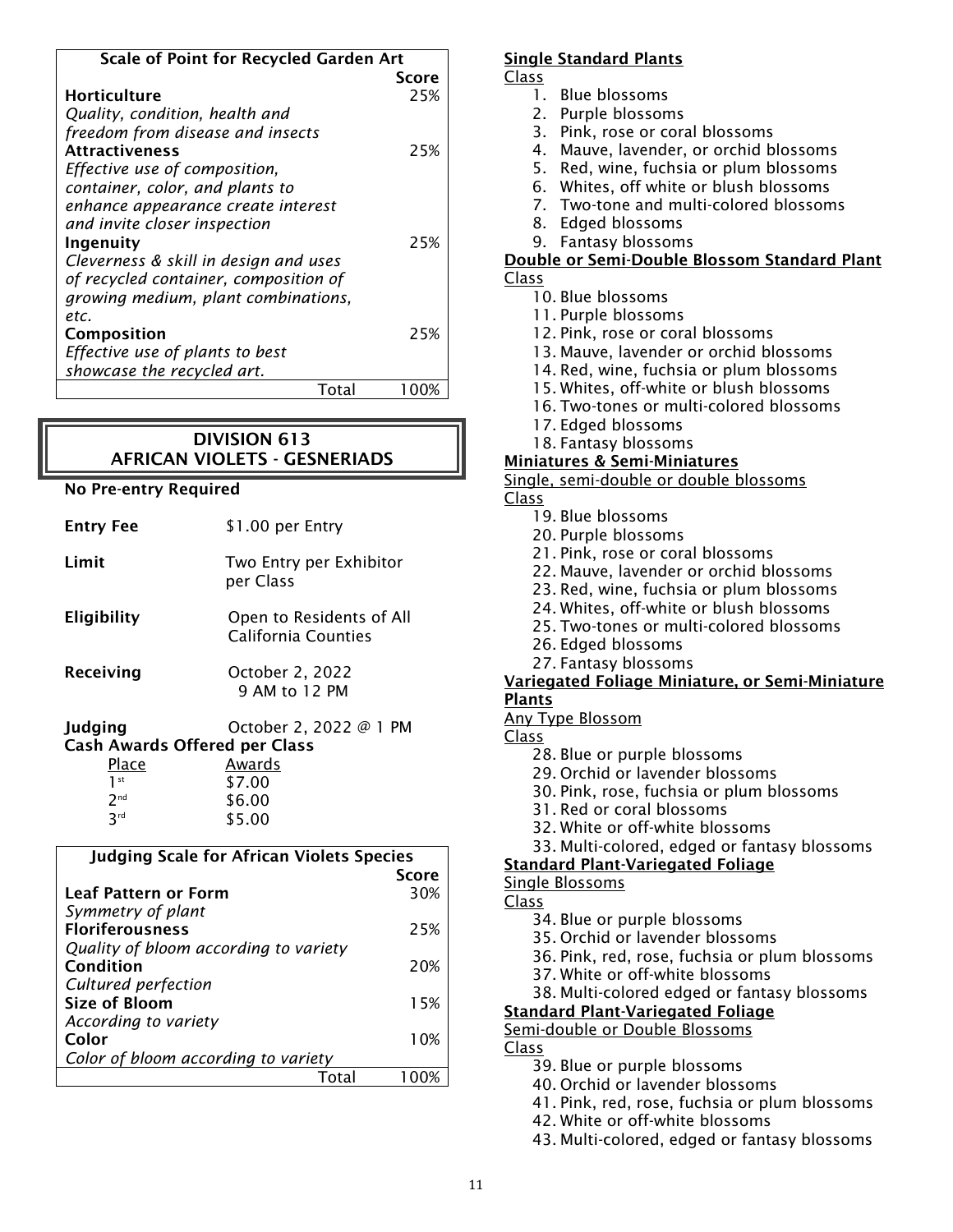#### Trailing Violets Miniature & Semi-Miniature Plants

### Class

- 44. Blues, purples, orchids or lavender blossoms
- 45. Pink, red, rose, fuchsia, coral or plum blossoms
- 46. Whites or off-white blossoms
- 47. Multi-colored, edged or fantasy blossoms
- Trailing Violets Standard Plants

### Class

- 48. Blues, purples, orchids or lavender blossoms
- 49. Pinks, red, rose, fuchsia, coral or plum blossoms
- 50. Whites or off-white blossoms
- 51. Multi-colored, edged or fantasy blossoms Artistic Collection of Plants

Other plant material & accessories are permitted. Terrariums must have a clear lid. Dish Gardens can be any type with no lid.

Class

- 52. Dish Garden, with one or more blooming African Violets
- 53. Terrarium, with one or more blooming African Violets

### Gesneriads Blooming

Can be in protective container or can be hanging plant

Class

- 54. Any Tuberous Gesneriad
- 55. Any Rhisomatous Gesneriad
- 56. Any Fibrous Rooted Gesneriad (Streptocarpus)
- 57. Any Aeschynanthus
- 58. Any Columnea or Codonanthe
- 59. Any Nematanthus
- 60. Any other Gesneriad Identify on entry form

#### Gesneriads Shown for Foliage Only

Class

- 61. Gesneriads, in protective container
- 62. Gesneriads, pot or hanging basket
- 63. Any other Gesneriad Identify on entry form

#### Artistic Collection of Plants

Other plant material and accessories permitted. Terrariums must have a clear lid. Dish Gardens can be any type with no lid.

Class

- 64. Dish Garden, with one or more Gesneriad plants blooming
- 65. Terrarium, with one or more Gesneriad plants blooming



## DIVISION 614 ORCHIDS # 1

No Pre-entry Required

| <b>Entry Fee</b>                                                           | \$1.00 per Entry                     |
|----------------------------------------------------------------------------|--------------------------------------|
| Limit                                                                      | Two Entry per Exhibitor<br>per Class |
| Receiving                                                                  | October 2, 2022<br>7 AM to 12 PM     |
| Judging                                                                    | October 2, 2022 @ 1 PM               |
| <b>Exhibits</b><br><b>Released</b><br><b>Cash Awards Offered per Class</b> | October 9, 2022<br>7 AM to 9 AM      |
| Place                                                                      | Awards                               |
| 1 <sup>st</sup>                                                            | \$12.00                              |
| 2 <sub>nd</sub>                                                            | \$9.00                               |
| 3rd                                                                        | \$6.00                               |

Ownership Orchids must have been in exhibitor's possession for at least three months.

Measurements Measurement is from the base of the plant, not including roots to the top of the plant, not including the bloom.

| <b>Judging Scale for Orchid Plants</b> |              |
|----------------------------------------|--------------|
|                                        | <b>Score</b> |
| Lip                                    | 15%          |
| Size                                   | 15%          |
| Sepals                                 | 10%          |
| Floriferousness                        | 10%          |
| Petals                                 | 15%          |
| Color                                  | 20%          |
| Substance                              | 15%          |
| Total                                  |              |

The Big Fresno Fair Floriculture Department is pleased to host the American Orchid Society judging at this year's fair.

During the ribbon judging on Sunday, October 9th, a team of certified judges will be present to evaluate any potential national award-worthy orchid blooms present.

This is a great opportunity for all potential Floriculture Department orchid exhibitors to have their plants evaluated for national awards.

For further information, contact the Superintendent of the Floriculture Department.

Must be in bloom, except Class 100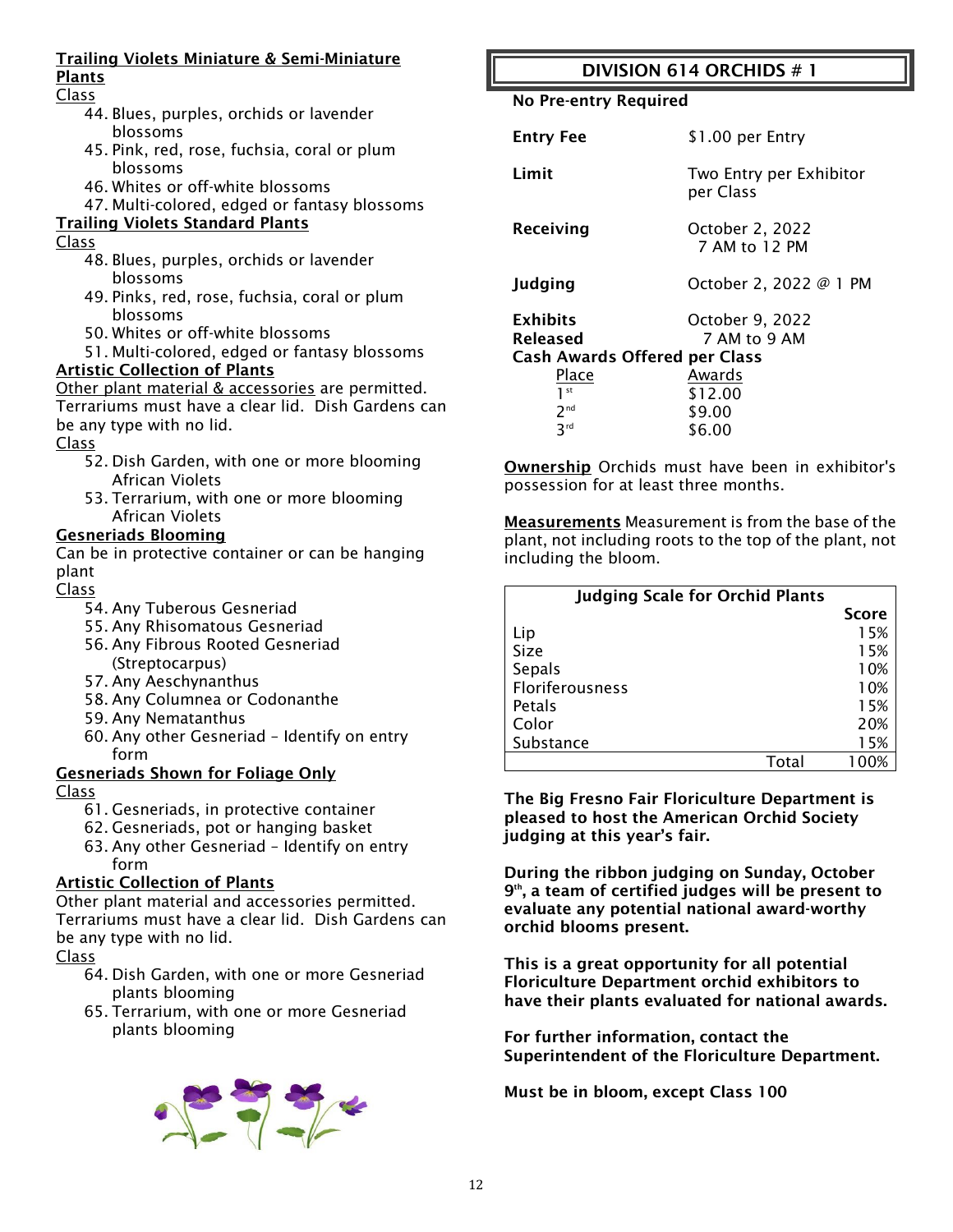### Vanda

### Class

- 1. Red
	- 2. Orange
	- 3. Yellow
	- 4. Blue
	- 5. Purple
	- 6. Pink
	- 7. Art shades
	- 8. Any Other Color Not Listed
	- 9. Miniature Plant under 12"
	- 10. Any Other Vandaceous Hybrid
	- 11. Any Vandaceous species

### Botanical

### Class

- 12. Angraecoids
- 13. Bulbophyllum and Allies
- 14. Catasetinae
- 15. Lycaste, Bifrenaria, Anguloa and Allies
- 16. Maxillaria
- 17. Masdevallia
- 18. Pleurothallid Alliance except Masdevallia
- 19. Any Other species or Hybrid not listed above
- 20. Mounted any size

### Cattleya (old Bc-Blc-Lc-Pot-Sc-Sl-Slc)

Class

- 21. White/Semi-Alba
- 22. Lavender/Purple
- 23. Yellow/Green
- 24. Pink/Art Shades
- 25. Red/Orange
- 26. Blue
- 27. Spotted
- 28. Splash/Flare
- 29. Under 12" White, Pink, Purple
- 30. Under 12" Red, Orange, Yellow
- 31. Any Other Not Listed
- 32. species

Guarianthe

Class

33. Any species or Hybrid

- Laelia Mexican Origin
- Class

34. Any species or Hybrid

- Brassavola
- Class
- 35. Any species or Hybrid
- Broughtonia
- Class
- 36. Any species or Hybrid
- Epidendrum Reed Stem
- Class

37. Any species or Hybrid Encyclia & Allies

- 
- Class
- 38. Any species or Hybrid

# Cattleya Alliance

- Class
	- 39. First Bloom Seedling (not meristem)

### Cymbidium

#### Class

- 40. Standard (over 3") Any color
	- 41. Miniature (under 3") Any color
- 42. Any species or Hybrid

### Dendrobium

#### Class

- 43. Antelope type species or Hybrids
- 44. Kingianum and Hybrids
- 45. Latouria species and Hybrids
- 46. Phalaenopsis type under 18" White/semialba
- 47. Phalaenopsis type under 18" Pink/Lavender
- 48. Phalaenopsis type under 18" Any Other color
- 49. Phalaenopsis type over 18" White/Semialba
- 50. Phalaenopsis type over 18" Pink/Lavender
- 51. Phalaenopsis type over 18" Any Other Color
- 52. Any Other Hybrids
- 53. Species
- 54. First Bloom Seedling (not meristem)

### Oncidium

- Class
	- 55. Hybrids with Ada/Brassia
	- 56. Hybrids with Gomesa
	- 57. Hybrids with Cochlioda/Odontoglossum
	- 58. Hybrids with Miltonia/Miltoniopsis
	- 59. Alliance Hybrid Any Other
	- 60. Alliance Species Any Other
	- 61. Species

### Psychopsis

- Class
	- 62. Hybrids
	- 63. Species

#### Tolumnia Class

64. Species or Hybrid

### Paphiopedilum

Class

13

- 65. Complex White/Green
- 66. Complex Red/Bronze/Pink

71. Maudiae type – Green/White 72. Maudiae type – Coloratum 73. Maudiae type – Vinicolor

- 67. Complex Yellow/Tan/Orange
- 68. Complex Spotted/Brushed Dorsal

74. Primary/Near Primary – Single Flower 75. Primary/Near Primary – Multifloral

76. Primary/Near Primary – Sequential flowers

69. Brachy/Parvi – Hybrid 70. Brachy/Parvi - species

77. Hybrid – Single Flower 78. Hybrid – Multifloral 79. Species – Single Flower 80. Species - Multifloral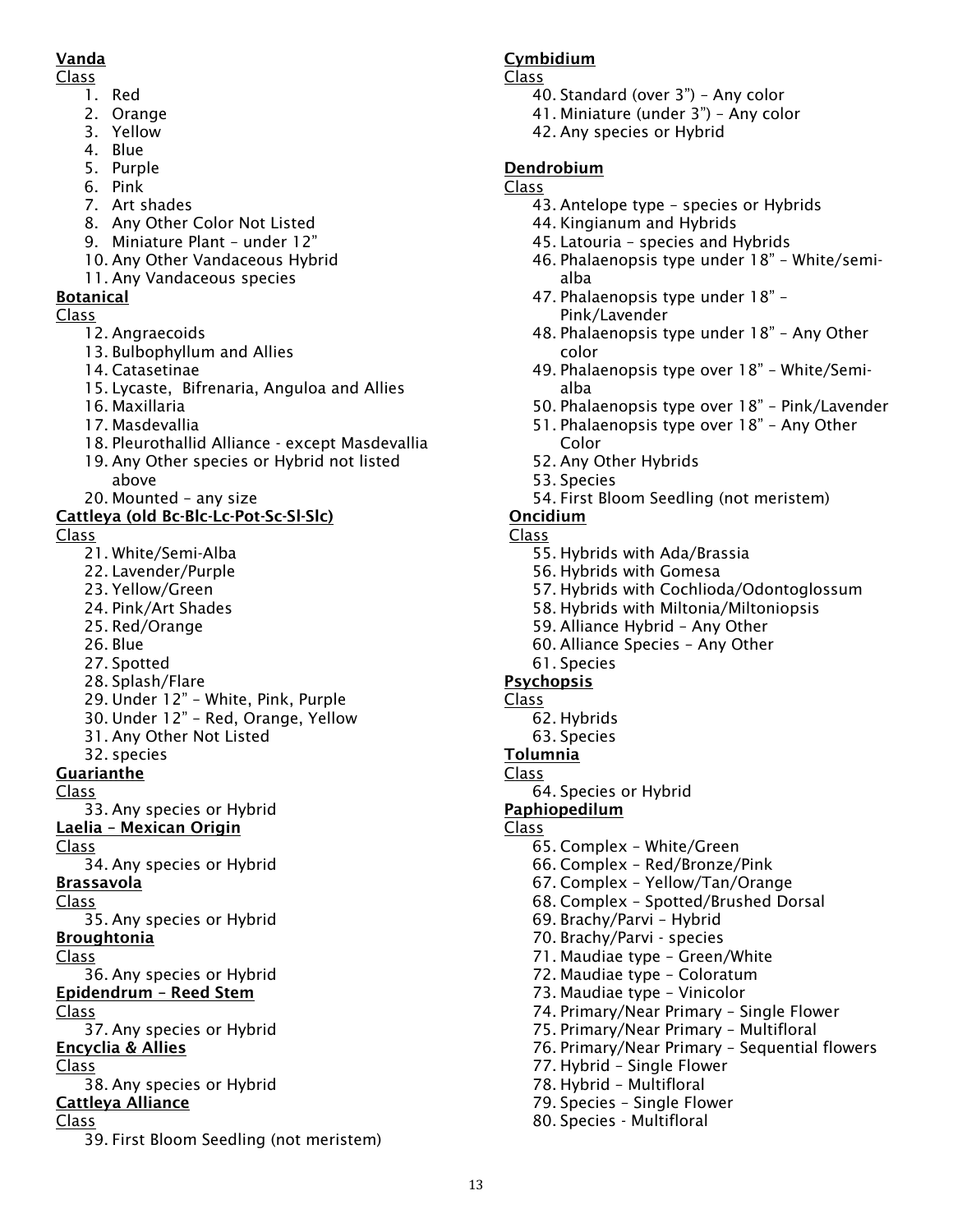Phragmipedium Class 81. Hybrid – Single Flower 82. Hybrid – Multifloral 83. Species – Single Flower 84. Species - Multifloral Paphiolpedilum/Phragmipedium Class 85. First Bloom Seedling Phalaenopsis (including Doritaenopsis) Class 86. White/Semi-Alba 87. Candystripe (white/pink) 88. Pink/Lavender 89. Yellow 90. Yellow Striped/Barred 91. Red/Wince Colored 92. Harlequin 93. Any Other/Novelty 94. Mini/Multiflora 95. Species 96. First Bloom Seedling (not stem propagations) Specimen Plant Class 97. Over 12" 98. 12" and Under

#### For Public Interest

Class

99. Exhibitor's Choice

100. Foliage Plant – (need not be in bloom)

#### DIVISION 615 FRESH FLOWER ARRANGEMENTS - CLASSIC MOVIES

The Greenhouse takes a walk down the red carpet and invites you to express these movies in flowers!

#### No Pre-entry Required

| <b>Entry Fee</b>                                 | \$1.00 per Entry                     |  |
|--------------------------------------------------|--------------------------------------|--|
| Limit                                            | One Entry per Exhibitor<br>per Class |  |
| Receiving                                        | October 5, 2022<br>7 AM to 9:30 AM   |  |
| <b>Judging</b>                                   | October 5, 2022 @10 AM               |  |
| Exhibits Released                                | As Necessary                         |  |
| Cash Awards Offered per Class<br>Awards<br>Place |                                      |  |
| l st                                             | \$8.00                               |  |

| $\mathbf{I}$    | \$8.00 |
|-----------------|--------|
| 2 <sup>nd</sup> | \$7.00 |
| 3 <sup>rd</sup> | \$6.00 |
|                 |        |

#### Modern or Freestyle Judging Scale for **Arrangements**

|                                                              | Score |
|--------------------------------------------------------------|-------|
| Principals of Design                                         | 24%   |
| (Balance, Contrast, Dominance,<br>Proportion, Scale, Rhythm) |       |
| <b>Elements of Design</b>                                    | 32%   |
| (Light, Line, Shape, Space, Texture,                         |       |
| Size, Form, Color)                                           |       |
| Selection and Organization of                                | 12%   |
| Components                                                   |       |
| Distinction                                                  | 16%   |
|                                                              | 16%   |
| Conformance and Expression of<br>Theme                       |       |
|                                                              |       |

#### Novice Arranger

Class

- 1. Breakfast at Tiffany's breakfast tray arrangement
- 2. An American in Paris
- 3. Some Like It Hot
- 4. King Kong

#### Intermediate Arranger

- Class
	- 5. Breakfast at Tiffany's breakfast tray arrangement
	- 6. An American in Paris
	- 7. Some Like it Hot
	- 8. King Kong

#### Advance Arranger

Class

- 9. Breakfast at Tiffany's breakfast tray arrangement
- 10. An American in Paris
- 11. Some Like it Hot
- 12. King Kong

### Master Arranger

#### Class

- 13. Breakfast at Tiffany's breakfast tray arrangement
- 14. An American in Paris
- 15. Some Like it Hot
- 16. King Kong

#### Professional Arranger

- Class
	- 17. Breakfast at Tiffany's breakfast tray arrangement
	- 18. Flea Market Favorite
	- 19. Some Like it Hot
	- 20. King Kong

#### Open to All

- Class
	- 21. Gone With the Wind
	- 22. It's a Wonderful Life
	- 23. Roman Holiday
	- 24. Rear Window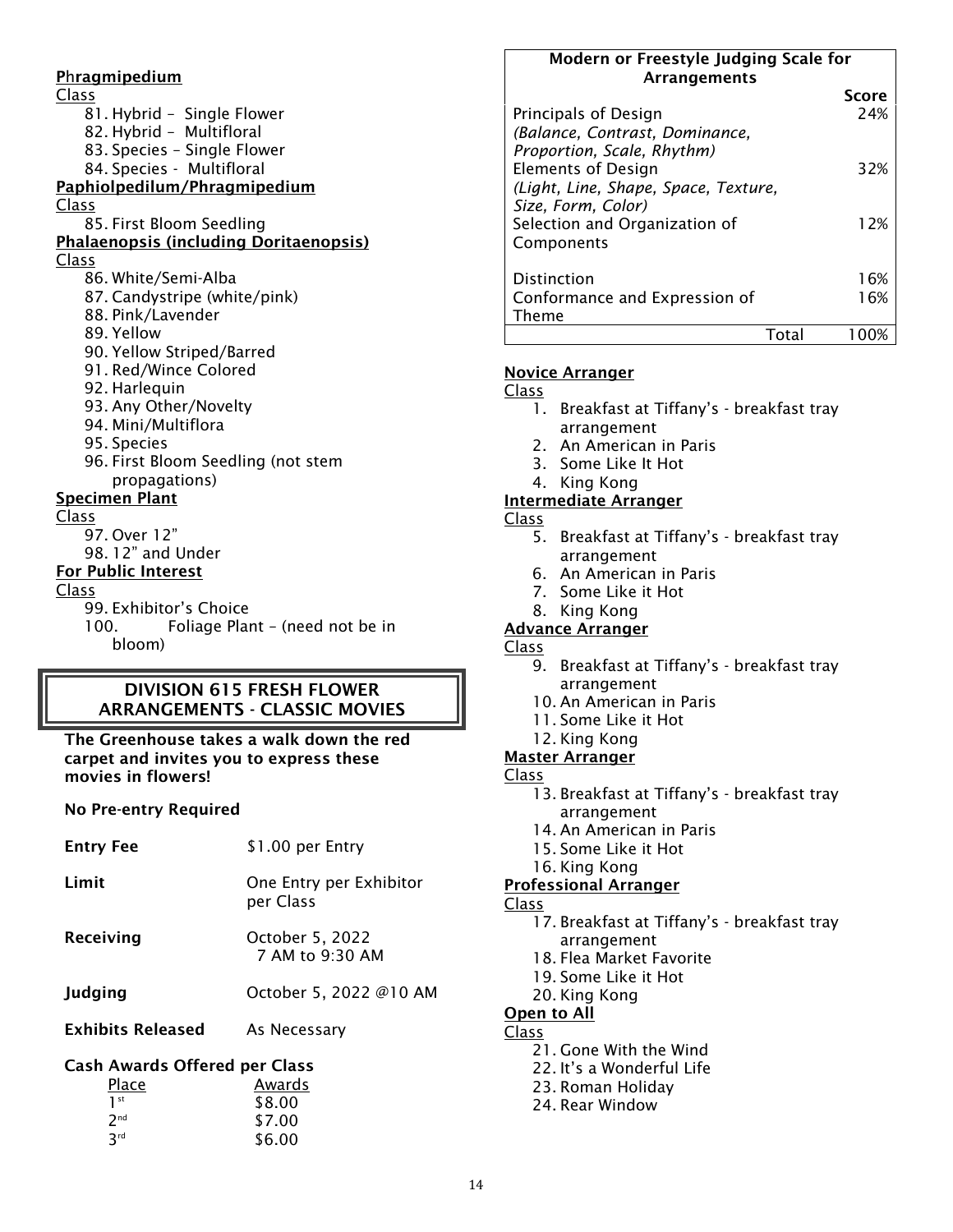#### DIVISION 616 MINATURE FRESH FLOWER ARRANGEMENTS – CLASSIC MOVIES

Under 6" Tall & Open to all exhibitors

#### Cash Awards Offered per Class

| Place           | Awards |  |
|-----------------|--------|--|
| 1 <sup>st</sup> | \$5.00 |  |
| 2 <sub>nd</sub> | \$4.00 |  |
| 3 <sup>rd</sup> | \$3.00 |  |

#### Class

- 1. Little Women
- 2. Gulliiver's Travels
- 3. Three Amigos
- 4. Fistful of Dollars

| <b>Judging Scale for Miniature Arrangements</b> |      |              |
|-------------------------------------------------|------|--------------|
|                                                 |      | <b>Score</b> |
| <b>Design</b>                                   |      | 25%          |
| Balance, Contrast, Dominance,                   |      |              |
| Proportion, Rhythm                              |      |              |
| <b>Scale</b>                                    |      | 30%          |
| Color                                           |      | 15%          |
| <b>Suitability of Material</b>                  |      | 15%          |
| Originality                                     |      | 15%          |
|                                                 | Tota |              |

### MARIGOLDS & ZINNIAS

# DIVISION 617 MARIGOLDS

| <b>No Pre-entry Required</b><br><b>Entry Fee</b> | \$1.00 per Entry                     |  |
|--------------------------------------------------|--------------------------------------|--|
| Limit                                            | Two Entry per Exhibitor<br>per Class |  |
| Receiving                                        | October 6, 2022<br>7 AM to 9:30 AM   |  |
| Judging                                          | October 6, 2022 @ 10 AM              |  |
| <b>Exhibits Released</b>                         | As Necessary                         |  |
| <b>Cash Awards Offered per Class</b>             |                                      |  |
| <u>Place</u>                                     | Awards                               |  |
| 1 <sup>st</sup>                                  | \$7.00                               |  |
| 2 <sup>nd</sup>                                  | \$6.00                               |  |
| 3 <sup>rd</sup>                                  | \$5.00                               |  |
|                                                  | <b>Judging Scale for Cut Flowers</b> |  |
|                                                  | Score                                |  |
| Form                                             | 20%                                  |  |
| Substance                                        | 20%                                  |  |
| Color                                            | 15%                                  |  |
| Length of Stem & Foliage                         | 20%                                  |  |
| Size of Flower                                   | 10%                                  |  |

Condition 15%

### Marigolds

3 Stems – Flowers judged in the class as entered Dwarf French (Double)

#### Class

- 1. Bright Yellow
- 2. Golden Yellow
- 3. Orange
- 4. Mahogany

#### Carnation Type (Double)

- Class
	- 5. Bright Yellow
	- 6. Gold
	- 7. Light Yellow
	- 8. Orange
	- 9. Mixed Colors

#### Chrysanthemum Type (Double)

#### Class

- 10. Orange
- 11. Yellow

#### Special Marigolds

#### Class

- 12. Near White Marigolds
- 13. Single, Any color not listed above Identify on entry form

#### DIVISION 618 ZINNIAS

#### 3 Blooms except where specified

#### Lilliput or Pompon

#### Class

- 1. Apricot
- 2. Bright Red
- 3. Dark Red
- 4. Lavender
- 5. Orange
- 6. Purple
- 7. Rose
- 8. White/Cream
- 9. Yellow
- 10. Mixed Colors, must be 5 colors

#### Single, Semi-Double, Double

#### Class

- 11. Orange
- 12. Red
	- 13. Yellow
	- 14. Pink
	- 15. Purple
- 16. Mixed Colors, must be 5 colors
- California Giant or Dahlia

#### Class

- 17. Apricot
	- 18. Bright Red
- 19. Dark Red
- 20. Lavender
- 21. Orange
- 22. Purple
- 23. Rose
- 24. White/Cream
- 25. Yellow
- 26. Mixed Colors, must be 5 colors

Total 100%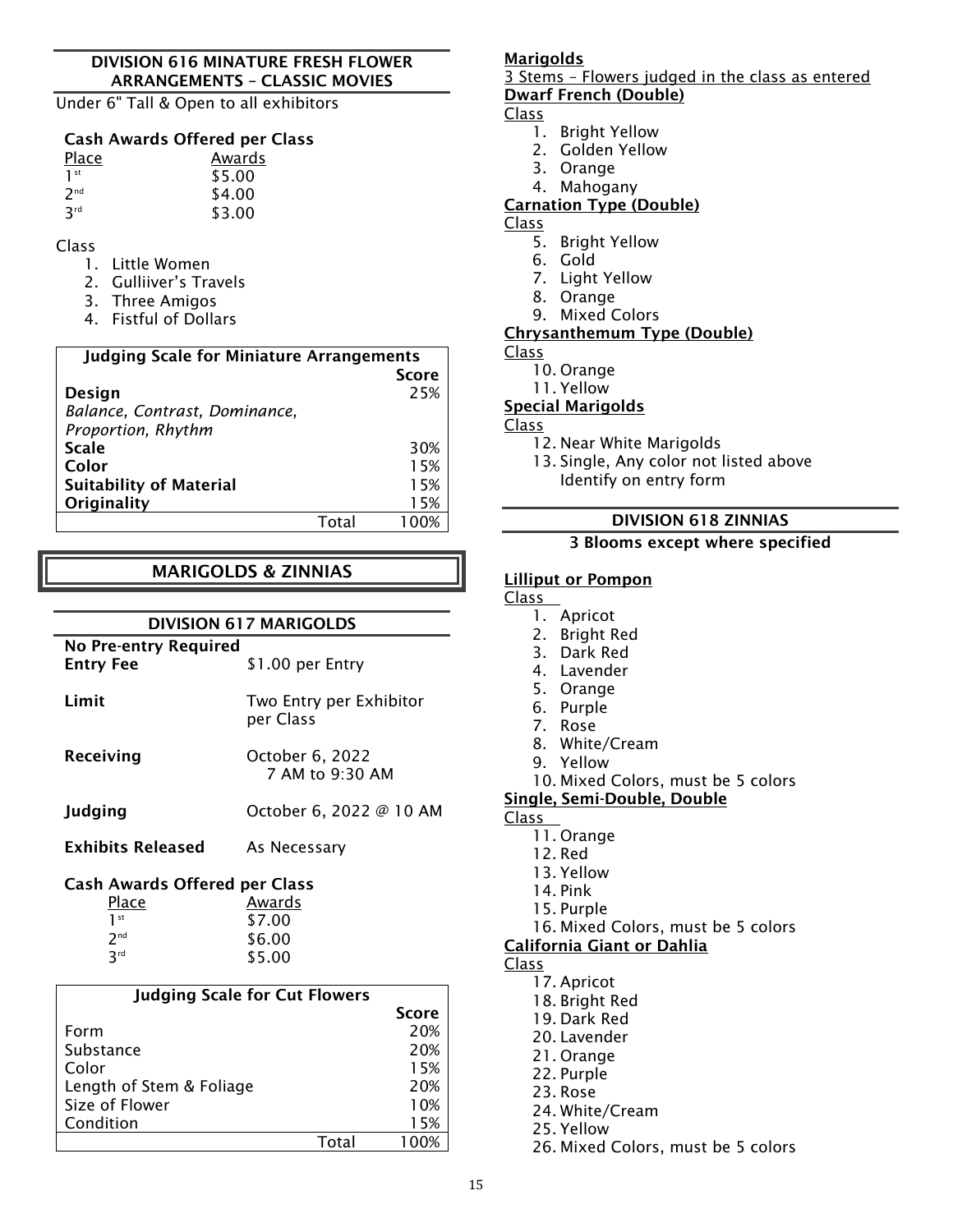#### Giant Cactus

### Class

- 27. Apricot
- 28. Bright Red
- 29. Dark Red
- 30. Lavender
- 31. Orange
- 32. Purple
- 33. Rose
- 34. White/Cream
- 35. Yellow
- 36. Mixed Colors, must be 5 colors

#### Bicolor Whirligig Novelty

#### Class

- 37. Lavender
- 38. Orange
- 39. Pink
- 40. White
- 41. Yellow
- 42. Any other color not listed above Identify on entry form

### DIVISION 619 FRESH FLOWER ARRANGEMENTS – MODERN MOVIES

#### No Pre-entry Required

| <b>Entry Fee</b>                                                                                              | \$1.00 per Entry                                     |
|---------------------------------------------------------------------------------------------------------------|------------------------------------------------------|
| Limit                                                                                                         | Two Entry per Exhibitor<br>per Class                 |
| Receiving                                                                                                     | October 7, 2022<br>7 AM to 9:30 AM                   |
| Judging                                                                                                       | October 7, 2022 @ 10 AM                              |
| <b>Exhibits</b><br>Released<br><b>Cash Awards Offered per Class</b><br>Place<br>1st<br>7 <sub>nd</sub><br>3rd | As Necessary<br>Awards<br>\$8.00<br>\$7.00<br>\$6.00 |

#### Modern or Freestyle Judging Scale for Arrangements

|                                      | Score |
|--------------------------------------|-------|
| Principals of Design                 | 24%   |
| (Balance, Contrast, Dominance,       |       |
| Proportion, Scale, Rhythm)           |       |
| <b>Elements of Design</b>            | 32%   |
| (Light, Line, Shape, Space, Texture, |       |
| Size, Form, Color)                   |       |
| Selection and Organization of        | 12%   |
| Components                           |       |
| Distinction                          | 16%   |
| Conformance and Expression of        | 16%   |
| Theme                                |       |
|                                      |       |

### DIVISION 619 FRESH FLOWER ARRANGEMENTS

#### The Greenhouse takes a walk down the red carpet and invites you to express these movies in flowers!

### Novice Arranger

Class

- 1. Secret Window transparency design
- 2. Memento
- 3. Memoirs of a Geisha
- 4. Frida

### Intermediate Arranger

Class

- 5. Secret Window transparency design
- 6. Memento
- 7. Memoirs of a Geisha
- 8. Frida

### Advanced Arranger

Class

- 9. Secret Window transparency design
- 10. Memento
- 11. Memoirs of a Geisha
- 12. Frida

### Master Arranger

- Class
	- 13. Secret Window transparency design
	- 14. Memento
	- 15. Memoirs of a Geisha
	- 16. Frida

### Professional Arranger

- Class
	- 17. Secret Window transparency design
	- 18. Memento
	- 19. Memoirs of a Geisha
	- 20. Frida

### Open to All

#### Class

- 21. Black Swan
- 22. The Aviator
- 23. Loving Vincent
- 24. Garden State

#### DIVISION 620 MINIATURE FRESH FLOWER ARRANGEMENTS - MODERN MOVIES

### Under 6", Open to all Exhibitors

### Cash Awards Offered per Class

| <u>Place</u>    | Awards |
|-----------------|--------|
| 1 <sup>st</sup> | \$5.00 |
| 2 <sub>nd</sub> | \$4.00 |
| 3 <sup>rd</sup> | \$3.00 |

- 1. Planes, Trains and Automobiles
- 2. Little Miss Sunshine
- 3. Purple Rain
- 4. Lord of the Rings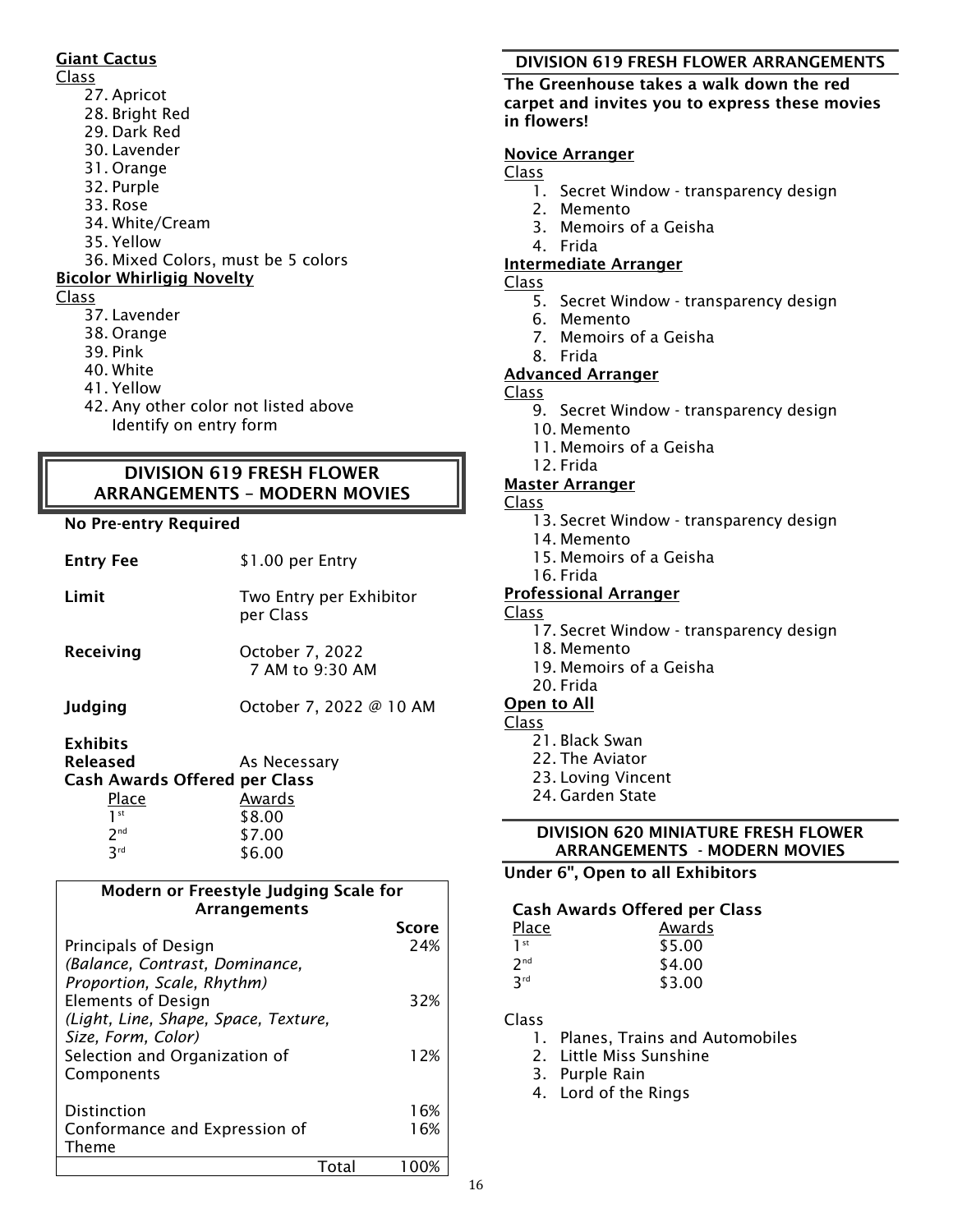| <b>Judging Scale for Miniature Arrangements</b> |  |              |
|-------------------------------------------------|--|--------------|
|                                                 |  | <b>Score</b> |
| Design                                          |  | 25%          |
| Balance, Contrast, Dominance,                   |  |              |
| Proportion, Rhythm                              |  |              |
| <b>Scale</b>                                    |  | 30%          |
| Color                                           |  | 15%          |
| <b>Suitability of Material</b>                  |  | 15%          |
| Originality                                     |  | 15%          |
|                                                 |  |              |

#### DIVISION 621 DAHLIAS

#### No Pre-entry Required

| <b>Entry Fee</b>                     | \$1.00 per Entry                                                                                |
|--------------------------------------|-------------------------------------------------------------------------------------------------|
| Limit                                | Two Entries per Exhibitor<br>per Class<br>One Bloom per Class Unless<br><b>Otherwise Stated</b> |
| Receiving                            | October 8, 2022<br>6:30 AM to 9:30 AM                                                           |
| Judging                              | October 8, 2022 @ 10 AM                                                                         |
| <b>Exhibits</b>                      |                                                                                                 |
| <b>Released</b>                      | As Necessary                                                                                    |
| <b>Cash Awards Offered per Class</b> |                                                                                                 |
| Place                                | Awards                                                                                          |
| $1$ st                               | \$7.00                                                                                          |
| 2 <sup>nd</sup>                      | \$6.00                                                                                          |
| 3rd                                  | \$5.00                                                                                          |

| <b>Judging Scale for Cut Flowers</b> |              |
|--------------------------------------|--------------|
|                                      | <b>Score</b> |
| Form                                 | 20%          |
| Substance                            | 20%          |
| Color                                | 15%          |
| Length of Stem & Foliage             | 20%          |
| Size of Flower                       | 10%          |
| Condition                            | 15%          |
|                                      |              |

Dahlias must have at least one set of leaves & a minimum stem of 8 inches. 1 bloom unless otherwise stated

#### Dahlias – Semi Cactus

A or B Size - 6" diameter or over Class

- 1. Bronze or Orange
- 2. Red or Dark Red
- 3. Purple or Lavender
- 4. White
- 5. Yellow
- 6. Variegated or Bicolor
- 7. Any other color not listed above
- 8. Any color, 3 blooms of one or more varieties

#### Dahlias – Cactus

Straight or incurved A or B Size - 6" diameter or over

#### Class

- 9. Red or Dark Red
- 10. White
- 11. Yellow
- 12. Orange
- 13. Dark Blend or Light Blend
- 14. Variegated or Bicolor
- 15. Any other color not listed above
- 16. Any color, 3 blooms of one or more varieties

#### Dahlias – Formal Decorative

- A or B Size 6" diameter or over
- Class
	- 17. Red or Dark Red
	- 18. White
	- 19. Yellow
	- 20. Orange
	- 21. Lavender or Purple
	- 22. Dark Blend or Light Blend
	- 23. Variegated or Bicolor
	- 24. Any other color not listed above
	- 25. Any color, 3 blooms of one or more varieties

#### Dahlias – Informal Decorative

- A or B Size 6" diameter or over
- Class
	- 26. Red or Dark Red
	- 27. White
	- 28. Yellow
	- 29. Orange
	- 30. Lavender or Purple
	- 31. Variegated or Bicolor
	- 32. Any other color not listed above
	- 33. Any color, 3 blooms of one or more varieties

#### Dahlias – Any Form

BB Size 4" to 6"

- 34. Red or Dark Red
- 35. White
- 36. Yellow
- 37. Orange
- 38. Lavender or Purple
- 39. Dark or light blend
- 40. Variegated
- 41. Bicolor
- 42. Any other color not listed above
- 43. Any color, 3 blooms of one or more varieties

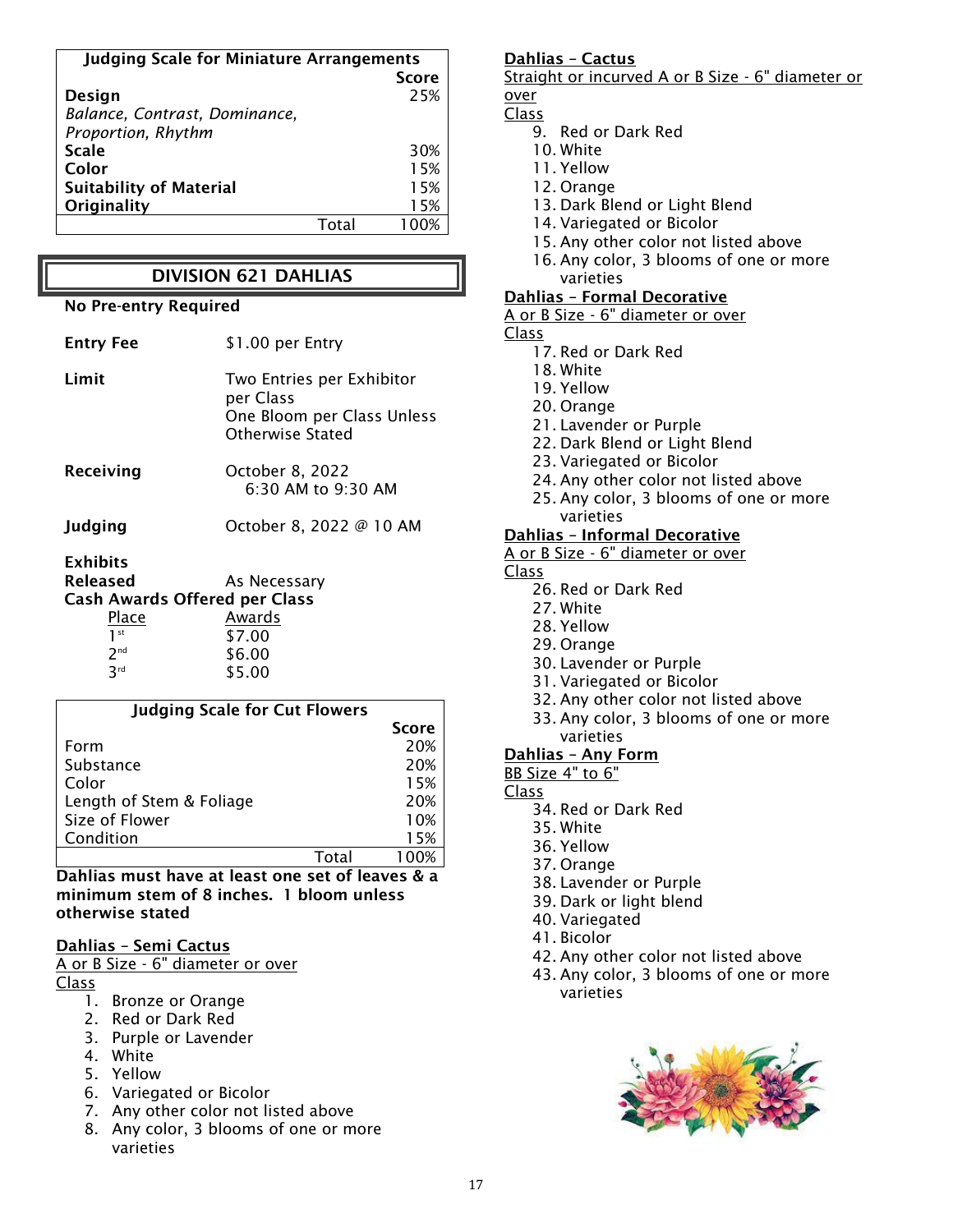#### Dahlias – Miniature

### 2" to 4"

- Class
	- 44. Red or Dark Red
	- 45. Pink
	- 46. White
	- 47. Yellow
	- 48. Bronze or Orange
	- 49. Lavender or Purple
	- 50. Dark or light blend
	- 51. Variegated
	- 52. Bicolor
	- 53. Any other color not listed above
	- 54. Any color, 3 blooms of one or more varieties

#### Dahlias – Pompons

```
2" diameter maximum, No minimum size
Class
```
- 55. Red or Dark Red
- 56. Pink
- 57. White
- 58. Yellow
- 59. Bronze or Orange
- 60. Lavender or Purple
- 61. Variegated or Bicolor
- 62. Any other color not listed above
- 63. Any color, 3 blooms of one or more varieties

### Dahlias – Ball or Miniature Ball

2" minimum diameter No maximum size Class 64. Red or Dark Red

- 65. White
- 66. Yellow
- 67. Orange
- 
- 
- 

### Dahlias – Waterlily Form

#### Class

- 72. Any Solid color
- 73. Any Variegated or Bicolor

### Dahlias – Collarette Form

Class

- 74. Any Solid color 75. Any Variegated or Bicolor
- Dahlias Single Form

#### Class

- 76. Any Solid color
- 77. Any Variegated or Bicolor

### Dahlias – Orchid Form

- Class
	- 78. Any Solid color
	- 79. Any Bicolor or Blend

### Dahlias – Anemone Form

- Class
	- 80. Any Solid color 81. Any Bicolor or Blend

#### Dahlias – Novelty Form

Class

- 82. Any Solid color
- 83. Any Variegated or Bicolor

#### Dahlias – Bouquet

#### Class

- 84. 7 Blooms of one or more varieties; any size, form or color
- 85. 15 Blooms of one or more varieties; any size, form or color

#### DIVISION 622 DAHLIAS NOVICE

#### Note Exhibitors who have won less than ten Blue Ribbons at the Fresno District Fair are eligible.

#### Cash Awards Offered per Class

| Place           | Awards |
|-----------------|--------|
| 1 <sup>st</sup> | \$6.00 |
| 2 <sub>nd</sub> | \$5.00 |
| 3rd             | \$4.00 |

#### Class

- 1. Decorative or Cactus A size (1 bloom)
- 2. Decorative or Cactus B size (1 Bloom)
- 3. Decorative BB size (1 bloom)
- 4. Cactus BB size (1 bloom)
- 5. Any size or color not listed above (1 bloom)
- 6. Any size not listed above (3 blooms)

### DIVISION 623 ORCHID PLANTS #2

#### No Pre-entry Required

| \$1.00 per Entry                       |
|----------------------------------------|
| Two Entries per Exhibitor<br>per Class |
| October 9, 2022<br>7 AM to 9:30 AM     |
| October 9, 2022 @ 10 AM                |
| October 17, 2022<br>9 AM to 4 PM       |
|                                        |

#### Cash Awards Offered per Class

| Place           | Awards  |
|-----------------|---------|
| 1 <sup>st</sup> | \$12.00 |
| 7 <sub>nd</sub> | \$9.00  |
| 3rd             | \$6.00  |

Ownership Orchids must have been in exhibitor's possession for at least three months.

Measurements Measurement is from the base of the plant, not including roots to the top of the plant, not including the bloom.

- 68. Lavender or Purple 69. Dark or light blend 70. Variegated or Bicolor
- 71. Any other color not listed above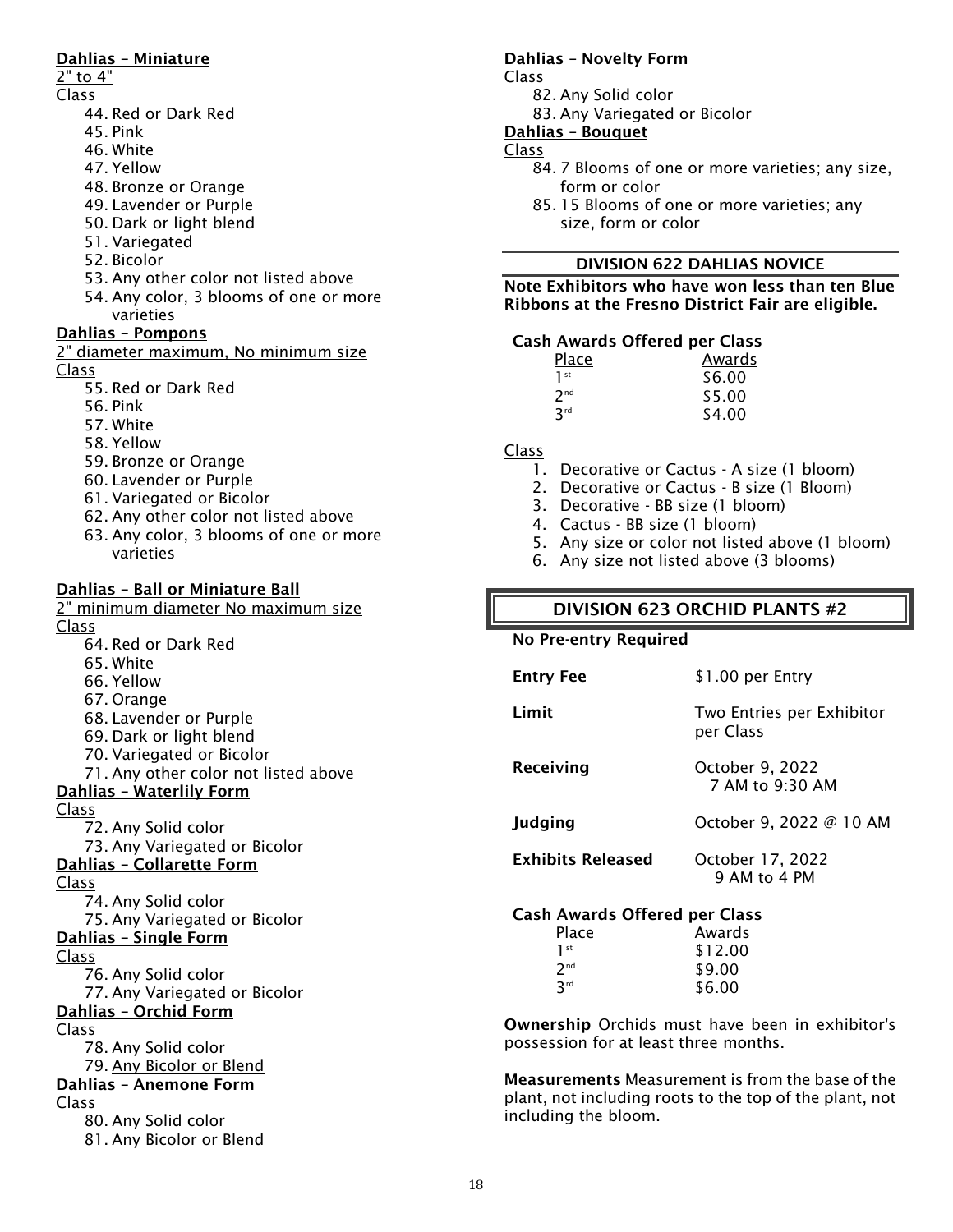The Big Fresno Fair Floriculture Department is pleased to host the American Orchid Society judging at this year's fair.

During the ribbon judging on Sunday, October 9th, a team of certified judges will be present to evaluate any potential national award-worthy orchid blooms present.

This is a great opportunity for all potential Floriculture Department orchid exhibitors to have their plants evaluated for national awards.

For further information, contact the Superintendent of the Floriculture Department.

#### Must be in bloom, except Class 100

| <b>Judging Scale for Orchid Plants</b> |              |
|----------------------------------------|--------------|
|                                        | <b>Score</b> |
| Lip                                    | 15%          |
| Size                                   | 15%          |
| Sepals                                 | 10%          |
| Floriferousness                        | 10%          |
| Petals                                 | 15%          |
| Color                                  | 20%          |
| Substance                              | 15%          |
| Total                                  | 100%         |

#### Must be in bloom, except Class 99 Vanda

Class

- 1. Red
- 2. Orange
- 3. Yellow
- 4. Blue
- 5. Purple
- 6. Pink
- 7. Art shades
- 8. Any Other Color Not Listed
- 9. Miniature Plant under 12"
- 10. Any Other Vandaceous Hybrid
- 11. Any Vandaceous species

#### Botanical

Class

- 12. Angraecoids
- 13. Bulbophyllum and Allies
- 14. Catasetinae
- 15. Lycaste, Bifrenaria, Anguloa and Allies
- 16. Maxillaria
- 17. Masdevallia
- 18. Pleurothallid Alliance except Masdevallia
- 19. Any Other species or Hybrid not listed above
- 20. Mounted any size

### Cattleya (old Bc-Blc-Lc-Pot-Sc-Sl-Slc)

Class

- 21. White/Semi-Alba
- 22. Lavender/Purple
- 23. Yellow/Green
- 24. Pink/Art Shades

25. Red/Orange 26. Blue 27. Spotted 28. Splash/Flare 29. Under 12" – White, Pink, Purple 30. Under 12" – Red, Orange, Yellow 31. Any Other Not Listed 32. species **Guarianthe** Class 33. Any species or Hybrid Laelia – Mexican Origin

Class

- 34. Any species or Hybrid
- Brassavola

Class

- 35. Any species or Hybrid
- Broughtonia
- Class
- 36. Any species or Hybrid

Epidendrum – Reed Stem

- Class
- 37. Any species or Hybrid
- Encyclia & Allies

Class

- 38. Any species or Hybrid
- Cattleya Alliance

### Class

39. First Bloom Seedling (not meristem)

### **Cymbidium**

- Class
	- 40. Standard (over 3") Any color
	- 41. Miniature (under 3") Any color
	- 42. Any species or Hybrid

#### Dendrobium

- Class
	- 43. Antelope type species or Hybrids
	- 44. Kingianum and Hybrids
	- 45. Latouria species and Hybrids
	- 46. Phalaenopsis type under 18" White/semialba
	- 47. Phalaenopsis type under 18" Pink/Lavender
	- 48. Phalaenopsis type under 18" Any Other color
	- 49. Phalaenopsis type over 18" White/Semialba
	- 50. Phalaenopsis type over 18" Pink/Lavender
	- 51. Phalaenopsis type over 18" Any Other Color
	- 52. Any Other Hybrids
	- 53. Species
	- 54. First Bloom Seedling (not meristem)

#### Oncidium

- Class
	- 55. Hybrids with Ada/Brassia
	- 56. Hybrids with Gomesa
	- 57. Hybrids with Cochlioda/Odontoglossum
	- 58. Hybrids with Miltonia/Miltoniopsis
	- 59. Alliance Hybrid Any Other
	- 60. Alliance Species Any Other
	- 61. Species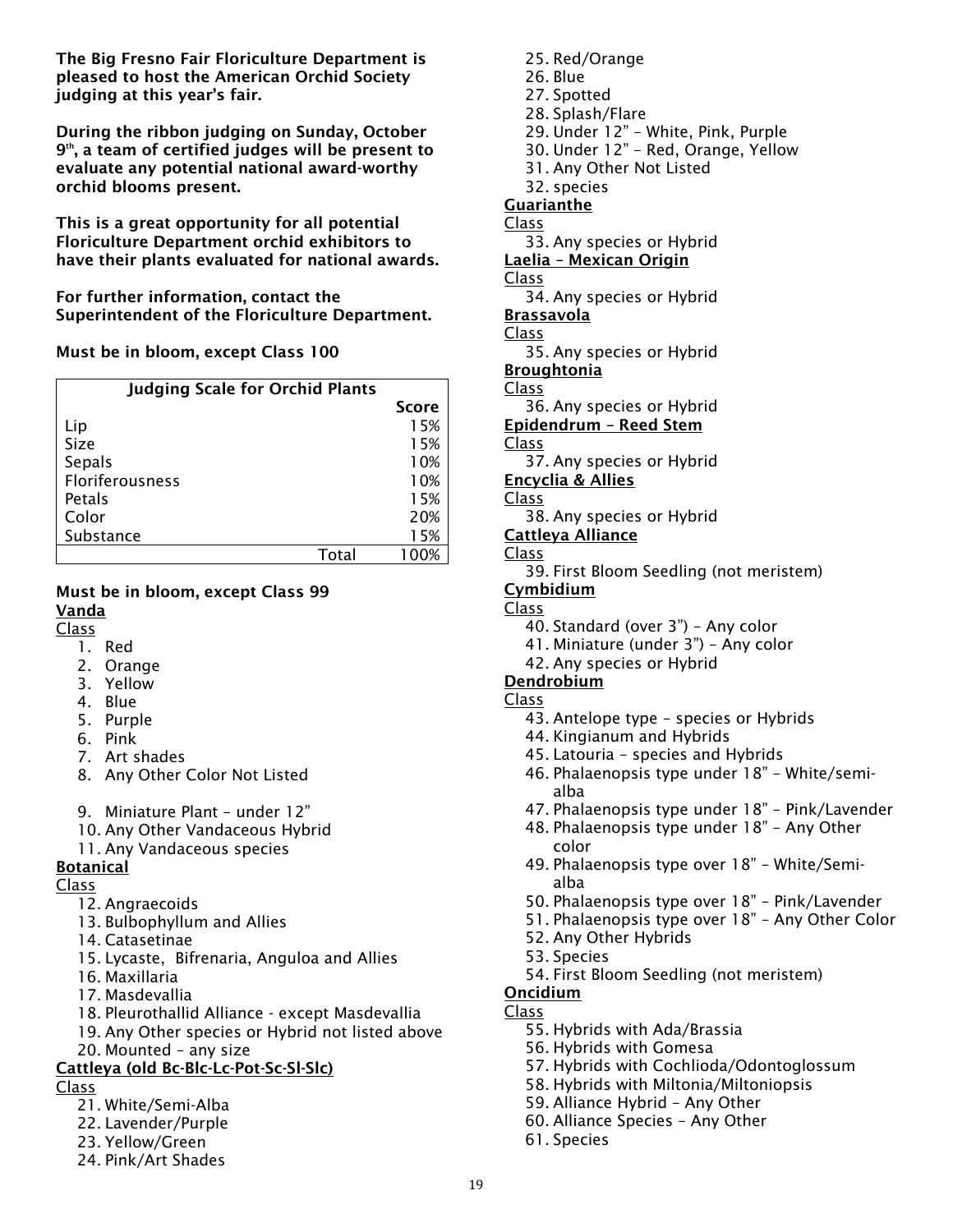**Psychopsis** Class 62. Hybrids 63. Species Tolumnia Class 64. Species or Hybrid Paphiopedilum Class 65. Complex – White/Green 66. Complex – Red/Bronze/Pink 67. Complex – Yellow/Tan/Orange 68. Complex – Spotted/Brushed Dorsal 69. Brachy/Parvi – Hybrid 70. Brachy/Parvi - species 71. Maudiae type – Green/White 72. Maudiae type – Coloratum 73. Maudiae type – Vinicolor 74. Primary/Near Primary – Single Flower 75. Primary/Near Primary – Multifloral 76. Primary/Near Primary – Sequential flowers 77. Hybrid – Single Flower 78. Hybrid – Multifloral 79. Species – Single Flower 80. Species – Multifloral Phragmipedium Class 81. Hybrid – Single Flower 82. Hybrid – Multifloral 83. Species – Single Flower 84. Species - Multifloral Paphiolpedilum/Phragmipedium Class 85. First Bloom Seedling Phalaenopsis (including Doritaenopsis) Class 86. White/Semi-Alba 87. Candystripe (white/pink) 88. Pink/Lavender 89. Yellow 90. Yellow Striped/Barred 91. Red/Wince Colored 92. Harlequin 93. Any Other/Novelty 94. Mini/Multiflora 95. Species 96. First Bloom Seedling (not stem propagations) Specimen Plant Class 97. Over 12" 98. 12" and Under For Public Interest Class 99. Exhibitor's Choice

100.Foliage Plant – (need not be in bloom)

#### DIVISION 624 FRESH FLOWER ARRANGEMENTS – KID'S MOVIES

The Greenhouse takes a walk down the red carpet and invites you to express these movies in flowers!

#### No Pre-entry Required

| <b>Entry Fee</b>              | \$1.00 per Entry                     |
|-------------------------------|--------------------------------------|
| Limit                         | One Entry per Exhibitor<br>per Class |
| Receiving                     | October 10, 2022<br>7 AM to 9:30 AM  |
| Judging                       | October 10, 2022 @ 10 AM             |
| <b>Exhibits Released</b>      | As Necessary                         |
| Cash Awards Offered ner Class |                                      |

#### Cash Awards Offered per Class

| Place           | Awards |
|-----------------|--------|
| $1$ st          | \$7.00 |
| 2 <sub>nd</sub> | \$6.00 |
| 3rd             | \$5.00 |

| Modern or Freestyle Judging Scale for |              |
|---------------------------------------|--------------|
| Arrangements                          |              |
|                                       | <b>Score</b> |
| Principals of Design                  | 24%          |
| (Balance, Contrast, Dominance,        |              |
| Proportion, Scale, Rhythm)            |              |
| <b>Elements of Design</b>             | 32%          |
| (Light, Line, Shape, Space, Texture,  |              |
| Size, Form, Color)                    |              |
| Selection and Organization of         | 12%          |
| Components                            |              |
| Distinction                           | 16%          |
| Conformance and Expression of         | 16%          |
| Theme                                 |              |
|                                       |              |

#### 624 FRESH FLOWER ARRANGEMENTS

#### Novice Arranger

#### Class

- 1. Snow White and the Seven Dwarfs
- 2. The Little Mermaid
- 3. Elf
- 4. Ratatouille

#### Intermediate Arranger

- 5. Snow White and the Seven Dwarfs
- 6. The Little Mermaid
- 7. Elf
- 8. Ratatouille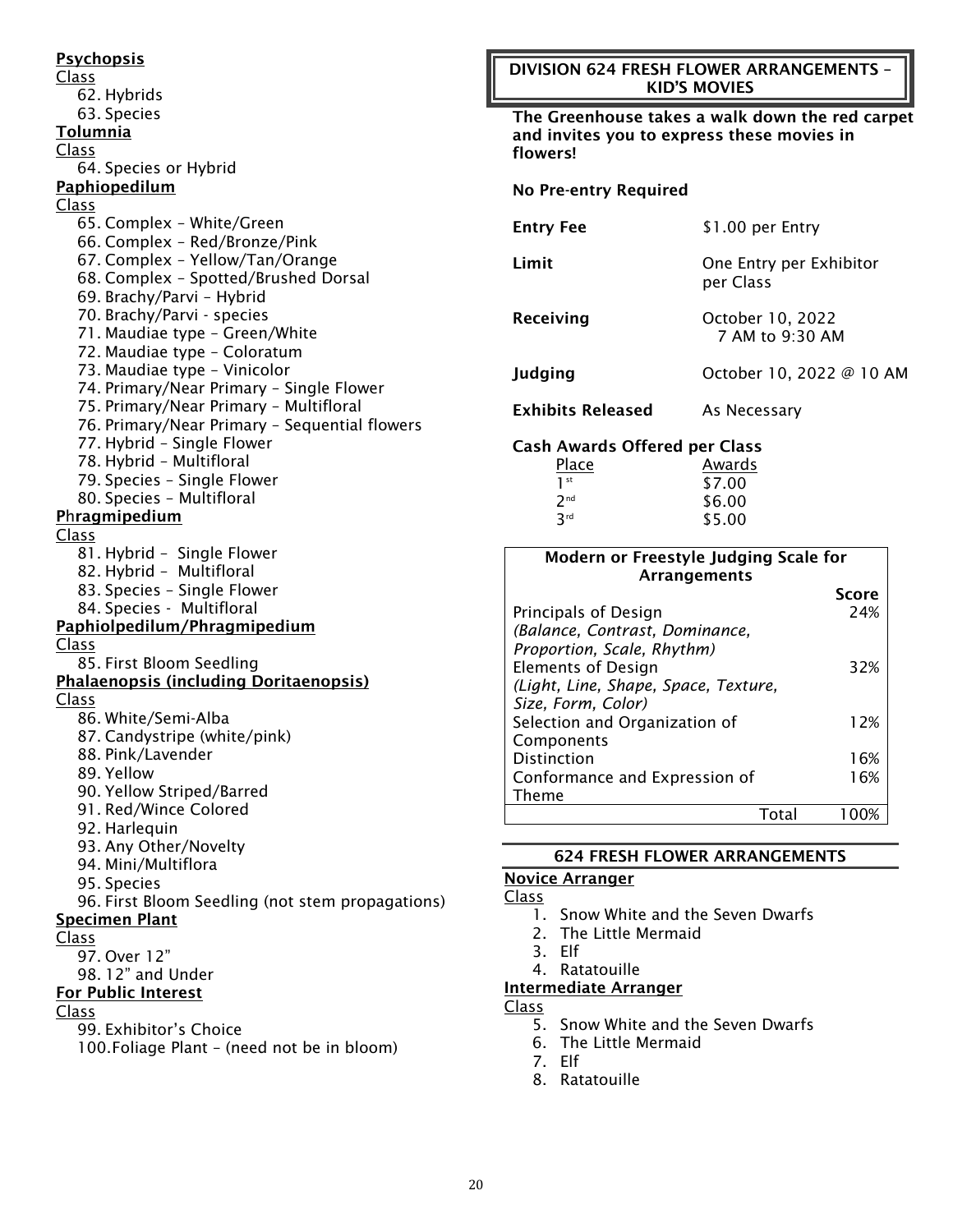#### Advanced Arranger

#### Class

- 9. Snow White and the Seven Dwarfs
- 10. The Little Mermaid
- 11. Elf
- 12. Ratatouille

#### Master Arranger

#### Class

- 13. Snow White and the Seven Dwarfs
- 14. The Little Mermaid
- 15. Elf
- 16. Ratatouille

#### Professional Arranger

#### Class

- 17. Snow White and the Seven Dwarfs
	- 18. The Little Mermaid
	- 19. Elf
	- 20. Ratatouille

#### Open to All

#### Class

- 21. Inside Out
- 22. Frozen
- 23. Willy Wonka and the Chocolate Factory
- 24. The Pagemaster

#### DIVISION 625 MINIATURE FRESH FLOWER ARRANGEMENTS – KID'S MOVIES

#### Under 6", Open to all Exhibitors

#### Cash Awards Offered per Class

| <b>Place</b>    | Awards |
|-----------------|--------|
| 1 <sup>st</sup> | \$5.00 |
| 2 <sub>nd</sub> | \$4.00 |
| 3 <sup>rd</sup> | \$3.00 |

#### Class

- 1. Thumbilina
- 2. The Borrowers
- 3. Toy Story
- 4. The Lego Movie

| <b>Judging Scale for Miniature Arrangements</b> |       |              |
|-------------------------------------------------|-------|--------------|
|                                                 |       | <b>Score</b> |
| Design                                          |       | 25%          |
| Balance, Contrast, Dominance,                   |       |              |
| Proportion, Rhythm                              |       |              |
| <b>Scale</b>                                    |       | 30%          |
| Color                                           |       | 15%          |
| <b>Suitability of Material</b>                  |       | 15%          |
| Originality                                     |       | 15%          |
|                                                 | Total |              |

#### DIVISION 626-629- CUT FLOWERS CELOSIA, COSMOS, DAISIES, GERBERAS

#### No Pre-entry Required

Limit Two Entries per exhibitor per class

Entry Fee \$1.00 per Entry Receiving **CELC COMPACTER** October 11, 2022 7 am to 9:30 AM

Judging October 11, 2022 @10 AM

**Exhibits Released** As Necessary

#### Cash Awards Offered per Class

| Place    | Awards |
|----------|--------|
| $1^{ST}$ | \$7.00 |
| $2^{ND}$ | \$6.00 |
| 3RD      | \$5.00 |

#### JUDGING SCALE FOR CUT FLOWERS

| <b>SCORE</b>               |     |
|----------------------------|-----|
| <b>FORM</b>                | 20% |
| <b>SUBSTANCE</b>           | 20% |
| <b>COLOR</b>               | 15% |
| LENGTH OF STEM AND FOLIAGE | 20% |
| <b>SIZE OF FLOWER</b>      | 10% |
| <b>CONDITION</b>           | 15% |
|                            |     |

TOTAL 100%

#### DIVISION 626 CELOSIA

#### 1 STEM AND FOLIAGE FLOWERS WILL BE JUDGED IN THE CLASS AS **FNTFRFD**

- 1. Dwarf Crested, Any Other
- 2. Dwarf Crested, Red
- 3. Dwarf Crested, Pink
- 4. Dwarf Crested, Yellow
- 5. Dwarf Plumed, Any Other
- 6. Dwarf Plumed, Red
- 7. Dwarf Plumed, Pink
- 8. Dwarf Plumed, Yellow
- 9. Giant Crested, Any Other
- 10. Giant Crested, Red
- 11. Giant Crested, Russet
- 12. Giant Crested, Pink
- 13. Giant Crested, Yellow
- 14. Giant Plumed, Any Other
- 15. Giant Plumed, Red
- 16. Giant Plumed, Pink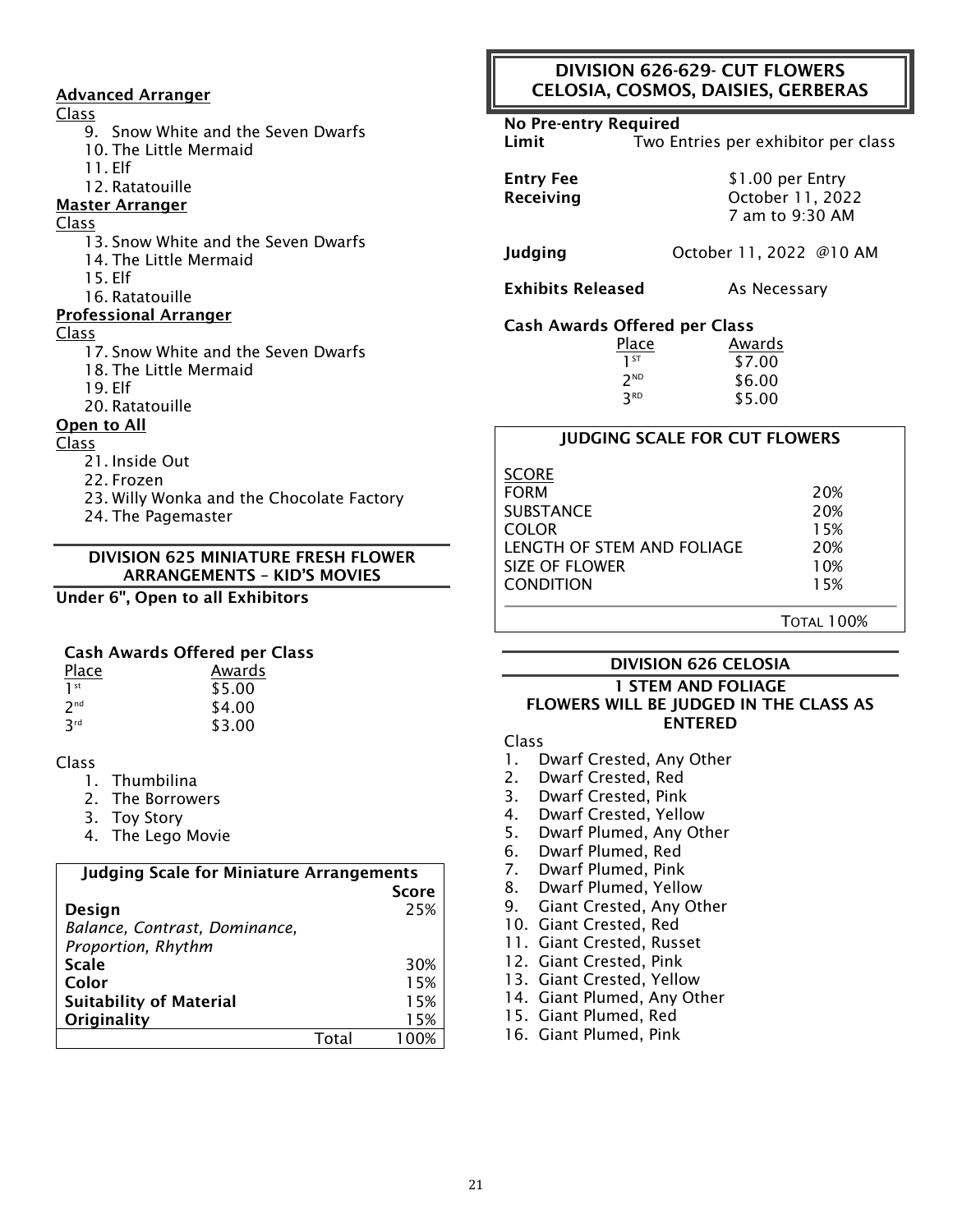#### DIVISION 627 COSMOS (3 STEMS) SINGLE BLOOMS

#### Class

- 1. Crimson
- 2. Rose
- 3. White
- 4. Rose Pink
- 5. Any other color

### SEMI OR FULLY DOUBLE BLOOMS

#### Class

- 6. Orange
- 7. Yellow
- 8. Red
- 9. White/Cream
- 10. Any other color

#### DIVISION 628 DAISIES (3 STEMS)

#### Class

- 1. Glorioso
- 2. Michaelmas, Purple
- 3. Michaelmas, White

#### DIVISION 629 GERBERAS (1 STEM)

#### Class

- 1. Pink or Salmon
- 2. Red
- 3. Yellow

#### DIVISION 630- FRESH FLOWER ARRANGEMENTS – MUSICALS

The Greenhouse takes a walk down the red carpet and invites you to express these movies in flowers!

#### No Pre-entry Required

| Limit | One Entry per exhibitor per class |  |
|-------|-----------------------------------|--|
|-------|-----------------------------------|--|

Entry Fee \$1.00 per Entry

Receiving **CELL COLLEGAN Receiving** CCtober 12, 2022 7 am to 9:30 AM Judging October 12, 2022 @ 10 AM

**Exhibits Released** As Necessary

#### Cash Awards Offered per Class

| <b>PLACE</b>    | AWARD  |
|-----------------|--------|
| 1 <sup>ST</sup> | \$7.00 |
| 2 <sup>ND</sup> | \$6.00 |
| 3 <sub>RD</sub> | \$5.00 |

#### Modern or Freestyle Judging Scale for Arrangements

|                                      | Score |
|--------------------------------------|-------|
| Principals of Design                 | 24%   |
| (Balance, Contrast, Dominance,       |       |
| Proportion, Scale, Rhythm)           |       |
| <b>Elements of Design</b>            | 32%   |
| (Light, Line, Shape, Space, Texture, |       |
| Size, Form, Color)                   |       |
| Selection and Organization of        | 12%   |
| Components                           |       |
| <b>Distinction</b>                   | 16%   |
| Conformance and Expression of        | 16%   |
| <b>Theme</b>                         |       |
|                                      |       |

#### NOVICE ARRANGER

Class

- 1. Chicago
- 2. Cats
- 3. Singin' In The Rain
- 4. Phantom of the Opera

#### INTERMEDIATE ARRANGER

#### Class

- 5. Chicago
- 6. Cats
- 7. Singin' In The Rain
- 8. Phantom of the Opera

#### ADVANCED ARRANGER

### Class

- 9. Chicago
- 10. Cats
- 11. Singin' In The Rain
- 12. Phantom of the Opera

#### MASTER ARRANGER

#### Class

- 13. Chicago
- 14. Cats
- 15. Singin' In The Rain
- 16. Phantom of the Opera
- PROFESSIONAL ARRANGER

### Class

- 17. Chicago
- 18. Cats
- 19. Singin' In The Rain
- 20. Phantom of the Opera

#### OPEN TO ALL

- 21. Moulan Rouge
- 22. The Greatest Showman
- 23. The Sound Of Music
- 24. Across The Universe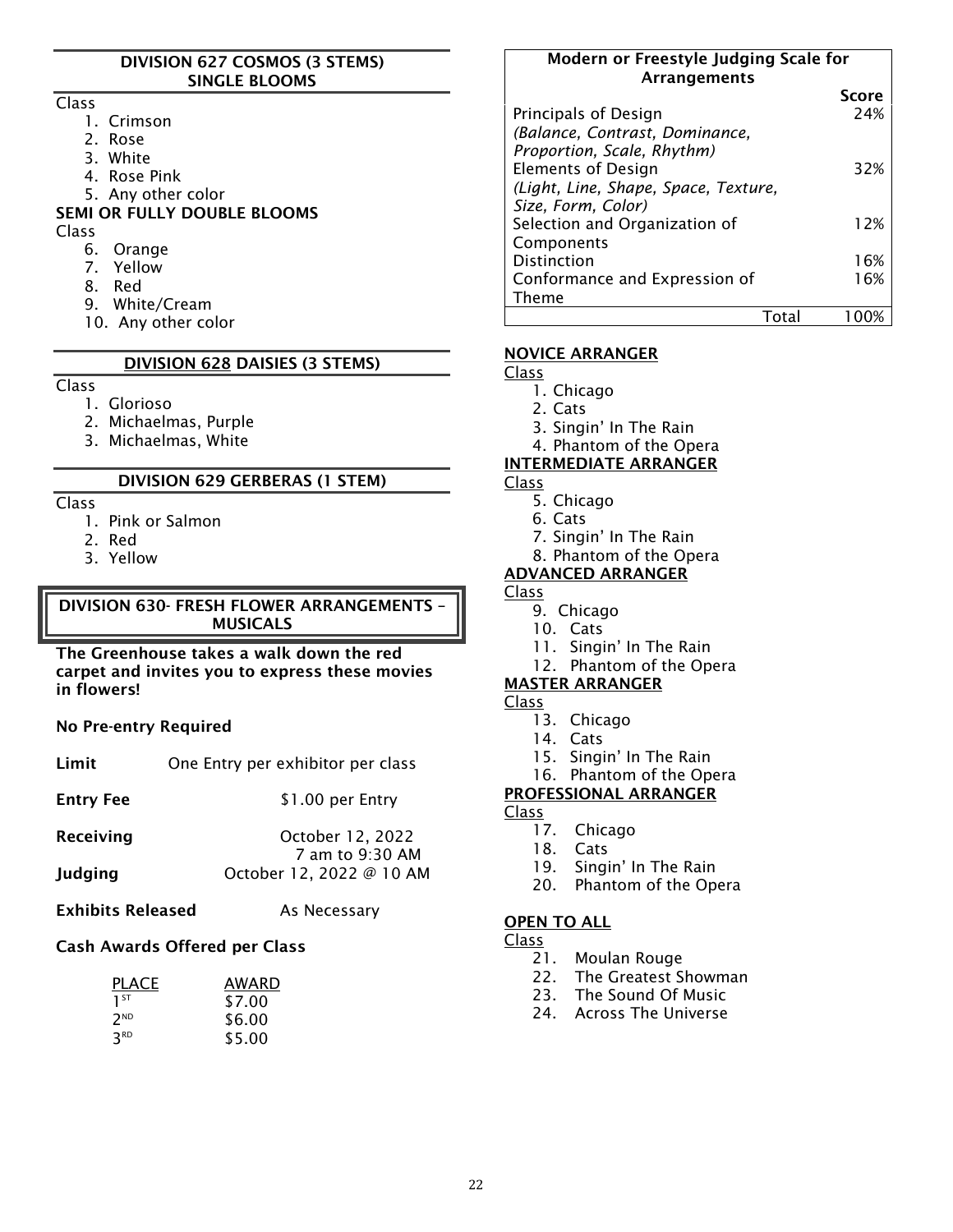#### DIVISION 631 MINIATURE FRESH FLOWER ARRANGEMENTS – MUSICALS

| Under 6" Open to all Exhibitors      |        |  |
|--------------------------------------|--------|--|
| <b>Cash Awards Offered per Class</b> |        |  |
| Place                                | Awards |  |
| 1 <sup>st</sup>                      | \$5.00 |  |
| 2 <sub>nd</sub>                      | \$4.00 |  |
| 2 <sup>rd</sup>                      | \$3.00 |  |

#### Class

- 1. Grease
- 2. The Wizard Of Oz
- 3. Trolls
- 4. James And The Giant Peach

| <b>Judging Scale for Miniature Arrangements</b> |              |  |
|-------------------------------------------------|--------------|--|
|                                                 | <b>Score</b> |  |
| Design (Balance, Contract,                      | 25%          |  |
| Proportion, Dominance, Rhythm)                  |              |  |
| <b>Scale</b>                                    | 30%          |  |
| Color                                           | 15%          |  |
| <b>Suitability of Material</b>                  | 15%          |  |
| Originality                                     | 15%          |  |
|                                                 |              |  |

### DIVISION 632-634 CHRYSANTHEMUMS, GLADIOLAS, OTHER WORTHY CUT FLOWERS

#### No Pre-entry Required

| Limit            | Two Entries per exhibitor per class |
|------------------|-------------------------------------|
| <b>Entry Fee</b> | \$1.00 per Entry                    |
| Receiving        | October 13, 2022<br>7 am to 9:30 AM |

Judging October 13, 2022 @ 10 AM

#### Exhibits Released As Necessary

### Cash Awards Offered per Class

| <b>PLACE</b>    | AWARD  |
|-----------------|--------|
| 1 <sup>ST</sup> | \$7.00 |
| 2 <sup>ND</sup> | \$6.00 |
| 3 <sub>RD</sub> | \$5.00 |

| <b>Judging Scale for Cut Flowers</b> |          |              |
|--------------------------------------|----------|--------------|
|                                      |          | <b>Score</b> |
| Form                                 |          | 20%          |
| <b>Substance</b>                     |          | 20%          |
| Color                                |          | 15%          |
| Length of Stem and Foliage           |          | 20%          |
| <b>Size of Flower</b>                |          | 10%          |
| Condition                            |          | 15%          |
|                                      | $T$ ntal |              |

### DIVISION 632 CHRYSANTHEMUMS

#### Button (3 sprays)

#### Class

- 1. White
- 2. Red
- 3. Yellow
- 4. Orange
- 5. Bronze
- 6. Purple

### Spoon (3 sprays)

Class

- 7. Yellow
- 8. Purple
- 9. Spoon Any Color not listed above Identify

#### Hardy T ype (3 sprays)

Class

- 10. Bronze
- 11. Lavender
- 12. Red
- 13. Pink
- 14. Yellow
- 15. Purple
- 16. White
- 17. Any Color not listed above Identify

### DIVISION 633 GLADIOLAS

#### 1 stem unless stated otherwise

- Class
	- 1. Gladiola White
	- 2. Gladiola Lavender
	- 3. Gladiola Salmon
	- 4. Gladiola Yellow
	- 5. Gladiola Red
	- 6. Gladiola Pink
	- 7. Gladiola Orange
	- 8. Gladiola Green
	- 9. Gladiola Bi-Color
	- 10. Gladiola Any other not listed above – Identify on entry form

#### DIVISION 634 - CUT FLOWERS

- 1. Snapdragon 3 stems
- 2. Dianthus Pink 3 stems
- 3. Dianthus White 3 stems
- 4. Dianthus Bi-Color 3 stems
- 5. Canna Lily Red
- 6. Canna Lily Yellow
- 7. Canna Lily Orange
- 8. Canna Lily Any other not listed above Identify
- 9. Fuchsia Single Type
- 10. Fuchsia Semi-Double Type
- 11. Fuchsia Double Type
- 12. Any other worthy Corm, Tuber or Rhizome
- 13. Any ornamental woody tree, shrub or vine with flowers
- 14. Any other worthy annual/biennial/perennial not listed above – Identify on entry form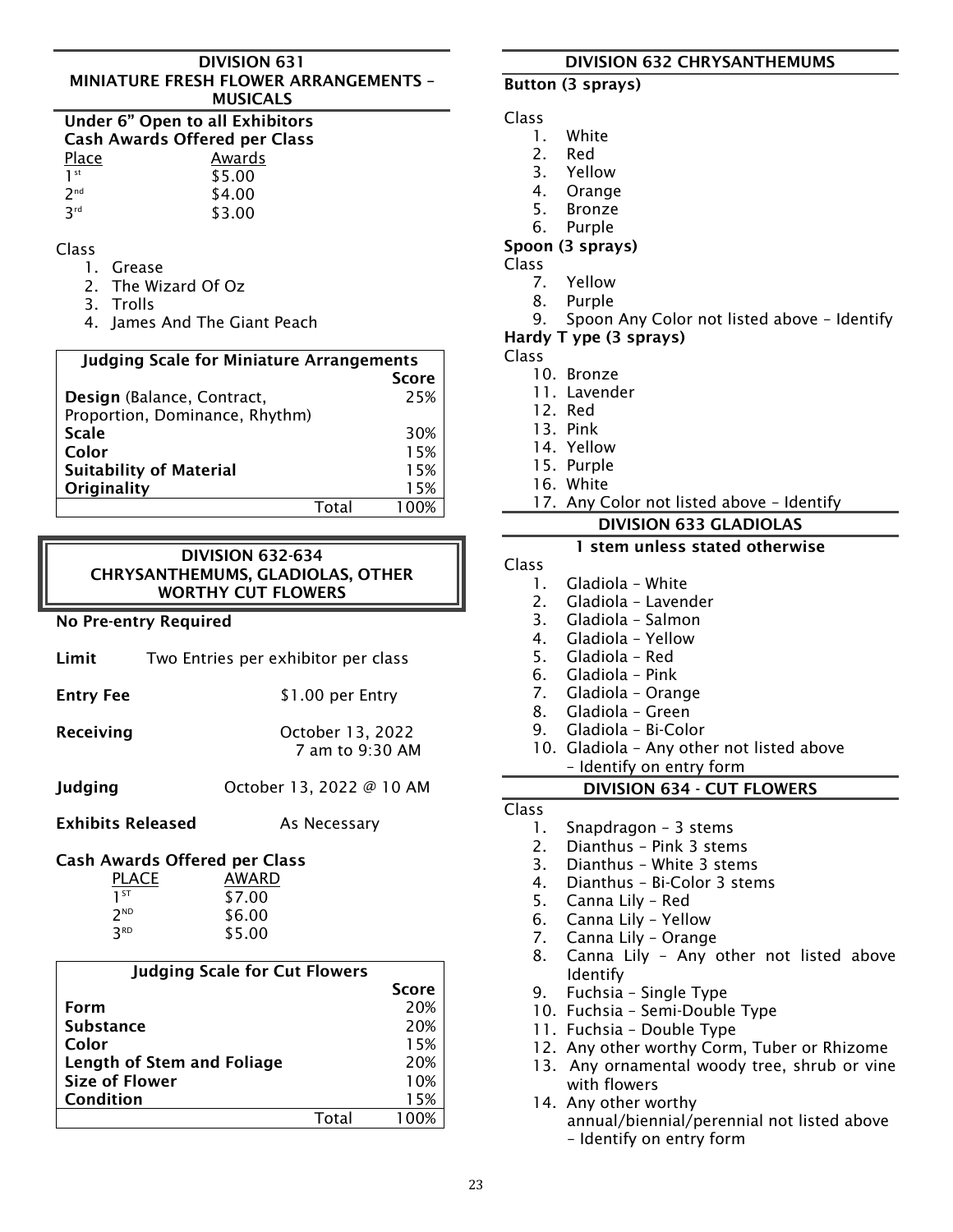#### MINIATURE ROSES

| <b>No Pre-entry Required</b><br>Limit<br>Two Entries per exhibitor per class |                                  |       |  |
|------------------------------------------------------------------------------|----------------------------------|-------|--|
| Entry                                                                        | \$1.00 per Entry                 |       |  |
| Receiving                                                                    | October 14, 2022 7 AM to 9:30 AM |       |  |
| <b>Judging</b>                                                               | October 14, 2022                 | 10 AM |  |
|                                                                              |                                  |       |  |

**Exhibits Released As Necessary** 

Please include Rose name on entry tag for public interest if known

#### CASH AWARDS OFFERED PER CLASS

| <b>PLACE</b>    | AWARD  |  |  |
|-----------------|--------|--|--|
| $1^{ST}$        | \$7.00 |  |  |
| 2 <sup>ND</sup> | \$6.00 |  |  |
| <b>3RD</b>      | \$5.00 |  |  |

#### DIVISION 635 MINIATURE ROSE

#### One stem, One Variety

#### Class

- 1. Apricot Blend
- 2. Mauve or Russet
- 3. Orange or Orange Blend
- 4. Orange Red
- 5. Pink Blend
- 6. Pink Deep
- 7. Pink Light
- 8. Pink Medium
- 9. Red Blend
- 10. Red Dark
- 11. Red Medium
- 12. White or Near White
- 13. Yellow Blend
- 14. Yellow Deep
- 15. Yellow Light
- 16. Yellow Medium

#### 3 stems, one variety, unless otherwise stated Class

- 17. Apricot Blend
- 18. Mauve or Russet
- 19. Orange or Orange Blend
- 20. Orange Red
- 21. Pink Blend
- 22. Pink Deep
- 23. Pink Light
- 24. Pink Medium
- 25. Red Blend
- 26. Red Dark
- 27. Red Medium
- 28. White or Near White
- 29. Yellow Blend
- 30. Yellow Deep
- 31. Yellow Light
- 32. Yellow Medium
- 33. Collection, 3 stem, 3 varieties

#### MINIATURE SPRAY

#### 1 stem unless otherwise stated; 2 or more open flowers

#### Class

- 34. Apricot Blend
- 35. Mauve or Russet varieties
- 36. Orange or Orange Blend
- 37. Orange Red
- 38. Pink Blend
- 39. Pink Deep
- 40. Pink Light
- 41. Pink Medium
- 42. Red Blend
- 43. Red Dark
- 44. Red Medium
- 45. White or Near White
- 46. Yellow Blend
- 47. Yellow Deep
- 48. Yellow Light
- 49. Yellow Medium

#### 3 stems, one variety, unless otherwise stated;

#### with each 2 or more open flowers

Class

- 50. Apricot Blend
- 51. Mauve or Russet
- 52. Orange or Orange Blend
- 53. Orange Red
- 54. Pink Blend
- 55. Pink Deep
- 56. Pink Light
- 57. Pink Medium
- 58. Red Blend
- 59. Red Dark
- 60. Red Medium
- 61. White or Near White
- 62. Yellow Blend
- 63. Yellow Deep
- 64. Yellow Light
- 65. Yellow Medium

#### MINIFLORA ROSES

### 1 stem

### Class

24

- 66. Apricot Blend
- 67. Mauve or Russet
- 68. Orange or Orange Blend
- 69. Orange Red
- 70. Pink Blend
- 71. Pink Deep
- 72. Pink Light
- 73. Pink Medium
- 74. Red Blend
- 75. Red Dark
- 76. Red Medium
- 77. White or Near White
- 78. Yellow Blend
- 79. Yellow Deep
- 80. Yellow Light
- 81. Yellow Medium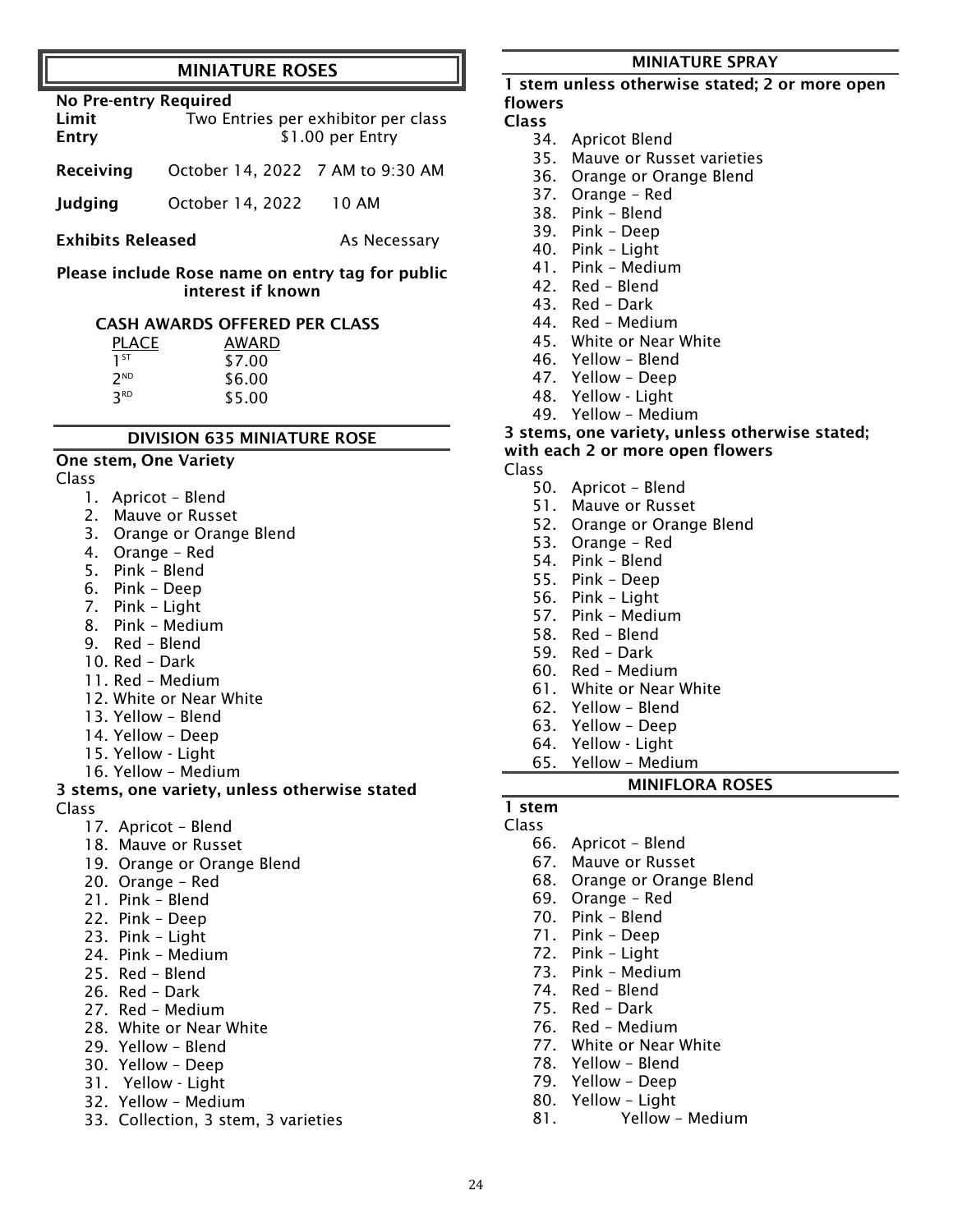#### MINIFLORA SPRAY

3 stems, one variety, unless otherwise stated; with each 2 or more open flowers Class

- - 82. Red
	- 83. Pink
	- 84. White
	- 85. Yellow
	- 86. Any Other

#### DIVISION 636 – NOVICE MINIATURE ROSES

Exhibitors who have not won 10 Blue Ribbons in a Fresno District Fair are eligible.

#### Cash Awards Offered per Class

| Place           | Award  |  |  |
|-----------------|--------|--|--|
| 1 <sup>ST</sup> | \$6.00 |  |  |
| 2 <sup>ND</sup> | \$5.00 |  |  |
| 3 <sup>RD</sup> | \$4.00 |  |  |

#### Class

- 1. Miniature Blend, 1 stem
- 2. Miniature Red, 1 stem
- 3. Miniature Yellow, 1 stem
- 4. Miniature Red Blend, 3 stems
- 5. Miniature, Any color, 1 stem
- 6. Miniature Collection, 3 varieties 3 stems

#### DIVISION 637 –ROSES

#### No Pre-Entry Required

| Limit |  |  |  | Two Entries per exhibitor per class |  |  |
|-------|--|--|--|-------------------------------------|--|--|
|-------|--|--|--|-------------------------------------|--|--|

Entry Fee \$1.00 per Entry

Receiving October 15, 2022-6:30 AM to 9:30 AM

Judging October 15, 2022 - 10 AM

Exhibits Released As Necessary

#### Please included Rose name on entry tag for public interest if known

#### Cash Awards offered per Class

| Place           | Awards |
|-----------------|--------|
| 1 <sup>ST</sup> | \$7.00 |
| 2 <sup>ND</sup> | \$6.00 |
| <b>3RD</b>      | \$5.00 |

#### ROSE FLORIBUNDA & POLYANTHAS

#### One (1) stem unless otherwise stated. Specimens will be judged in the section as entered.

#### Class

- 1. Apricot or Apricot Blend
- 2. Mauve
- 3. Orange or Orange Blend
- 4. Orange Red
- 5. Orange Pink
- 6. Pink Blend
- 7. Pink Deep
- 8. Pink Light
- 9. Pink Medium
- 10. Red Blend
- 11. Red Dark
- 12. Red Medium
- 13. White or Near White
- 14. Yellow Blend
- 15. Yellow Deep
- 16. Yellow Light
- 17. Yellow Medium
- 18. Russet
- 19. Collection, 3 stems any variety Identify

#### HYBRID TEA

#### 1 Bloom unless otherwise stated

#### Class

- 20. Apricot or Apricot Blend
- 21. Mauve
- 22. Orange or Orange Blend
- 23. Orange Red
- 24. Pink Blend
- 25. Pink Deep
- 26. Pink Light
- 27. Pink Medium
- 28. Red Blend
- 29. Red Dark
- 30. Red Medium
- 31. Single Hybrid Tea 5 petals
- 32. White or Near White
- 33. Yellow Blend
- 34. Yellow Deep
- 35. Yellow Light
- 36. Yellow Medium
- 37. Russet
- 38. Collection, 3 stems any variety

#### 3 Stems, one variety - 1 bloom per stem

- Class
	- 39. Mauve or Russet
	- 40. Orange or Orange–Red
	- 41. Pink
	- 42. Red
	- 43. White or Near White
	- 44. Any Blend
	- 45. Yellow

#### GRANDIFLORA

### 1 Stem unless otherwise stated

- Class
	- 46. Mauve or Russet
	- 47. Orange or Orange–Red
	- 48. Pink
	- 49. Pink Blend
	- 50. Red
	- 51. Red Blend
	- 52. White or Near White
	- 53. Yellow
	- 54. Yellow Blend
	- 55. Collection, 3 stems any variety Identify
	- 56. Collection, 3 stems, 3 varieties